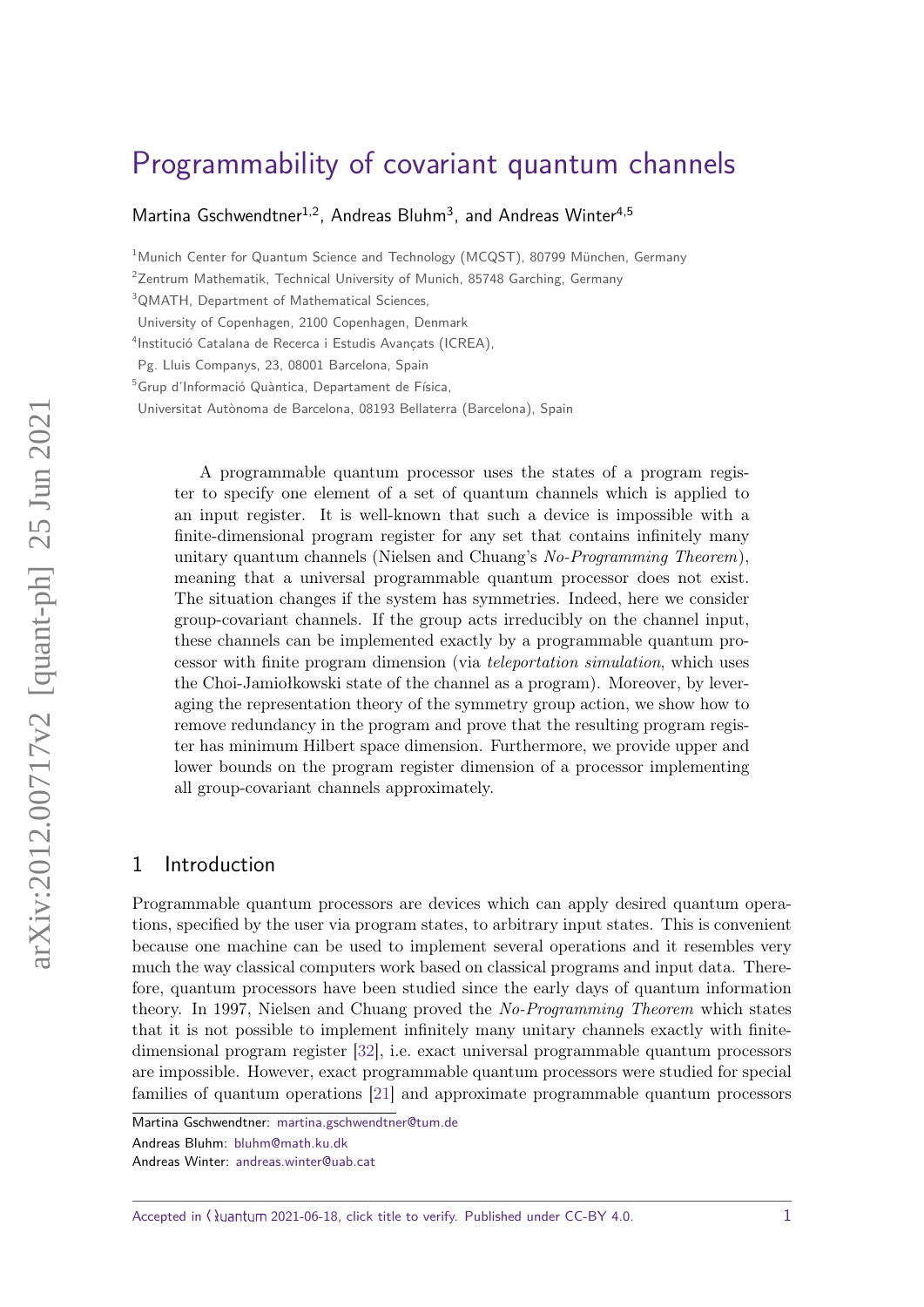were considered in several contexts [\[4,](#page-21-0) [13,](#page-22-1) [20,](#page-22-2) [22,](#page-22-3) [24,](#page-22-4) [36,](#page-23-1) [37,](#page-23-2) [39\]](#page-23-3). The question of optimal program dimension (the dimension of the program register) for an approximate universal quantum processor was only recently answered. The works [\[27\]](#page-22-5) and [\[47\]](#page-23-4) provided new upper and lower bounds on the program dimension applying methods from Banach space theory and quantum entropies, respectively. In this work, we consider a special class of channels, the covariant channels, i.e. a programmable quantum processor that implements all channels which are covariant with respect to representations *U*, *V* of a compact Lie group. Note that, in particular, all results also hold for finite groups. Symmetries are of fundamental importance in physics, since they give rise to conserved quantities via Noether's theorem [\[33\]](#page-23-5). In open systems, these symmetries arise as covariant quantum channels and are studied using tools from quantum information theory [\[11,](#page-21-1) [29\]](#page-22-6). From a practical point of view, symmetries often simplify problems and break the curse of dimensionality, thus making them amenable to rigorous analysis. For these reasons, covariant quantum channels appear in many different settings, such as channel discrimination, capacities and communication tasks (see Ref. [\[30\]](#page-23-6) and the references therein). Since this is a special set, the question arises whether those channels can be implemented exactly by a programmable quantum processor. In this article, we show that an exact implementation is possible if the group acts irreducibly on the channel input. While we prove upper bounds on the program dimension for general representations *U*, we focus on the case in which *U* is irreducible. As any representation can be decomposed into irreducible ones, it is natural to start studying this scenario before investigating more general representations in future work.

In Section [2,](#page-1-0) we present some preliminaries and our notation. We consider exact programmability of group-covariant channels in Section [3,](#page-4-0) where we first look at a method based on extreme points in Subsection [3.1.](#page-7-0) We show that processors have a particularly simple measure-and-prepare form if and only if the commutant of the tensor representation is abelian. This yields a program dimension equal to the number of irreducible representations occurring in the direct sum decomposition of the tensor representation in Corollary [19.](#page-9-0) Subsection [3.2](#page-10-0) discusses the structure of the commutant of the tensor representation in more detail. We give a different construction of covariant programmable quantum processors based on teleportation in Subsection [3.3.](#page-11-0) This construction is subsequently concatenated with a compression map which allows us to utilize the special structure of the Choi-Jamiołkowski states corresponding to the covariant channels. This leads to Theorem [25,](#page-14-0) where we show that we obtain a program dimension of at most the sum of the dimensions of the blocks occurring in the structure of the Choi-Jamiołkowski states. After the analysis of exact programmability, we consider an approximate version thereof (see Section [4\)](#page-15-0). First, we provide approximate upper bounds in the case of arbitrary representations  $U, V$  in Proposition [29.](#page-16-0) They are in general worse than the exact bounds in Theorem [25,](#page-14-0) but they apply more generally. This result is the only one in which we consider arbitrary representations *U* instead of irreducible ones. In Theorem [31,](#page-18-0) we provide lower bounds on the program dimension of approximate covariant quantum processors. In particular, this shows that the construction in Theorem [25](#page-14-0) is optimal for the exact case.

## <span id="page-1-0"></span>2 Preliminaries

We use the following notation: Let  $d_1, d_2 \in \mathbb{N}$ . We denote the set of bounded linear operators  $\mathcal{H}_1 \to \mathcal{H}_2$  with  $d_1$ - and  $d_2$ -dimensional Hilbert spaces  $\mathcal{H}_1$  and  $\mathcal{H}_2$  by  $\mathcal{B}(\mathcal{H}_1)$  and  $\mathcal{B}(\mathcal{H}_2)$ , respectively. The set of all  $d_1$ -dimensional density operators is

$$
\mathcal{D}(\mathcal{H}_1) = \{ \rho \in \mathcal{B}(\mathcal{H}_1) \mid \rho \ge 0, \text{tr}(\rho) = 1 \},
$$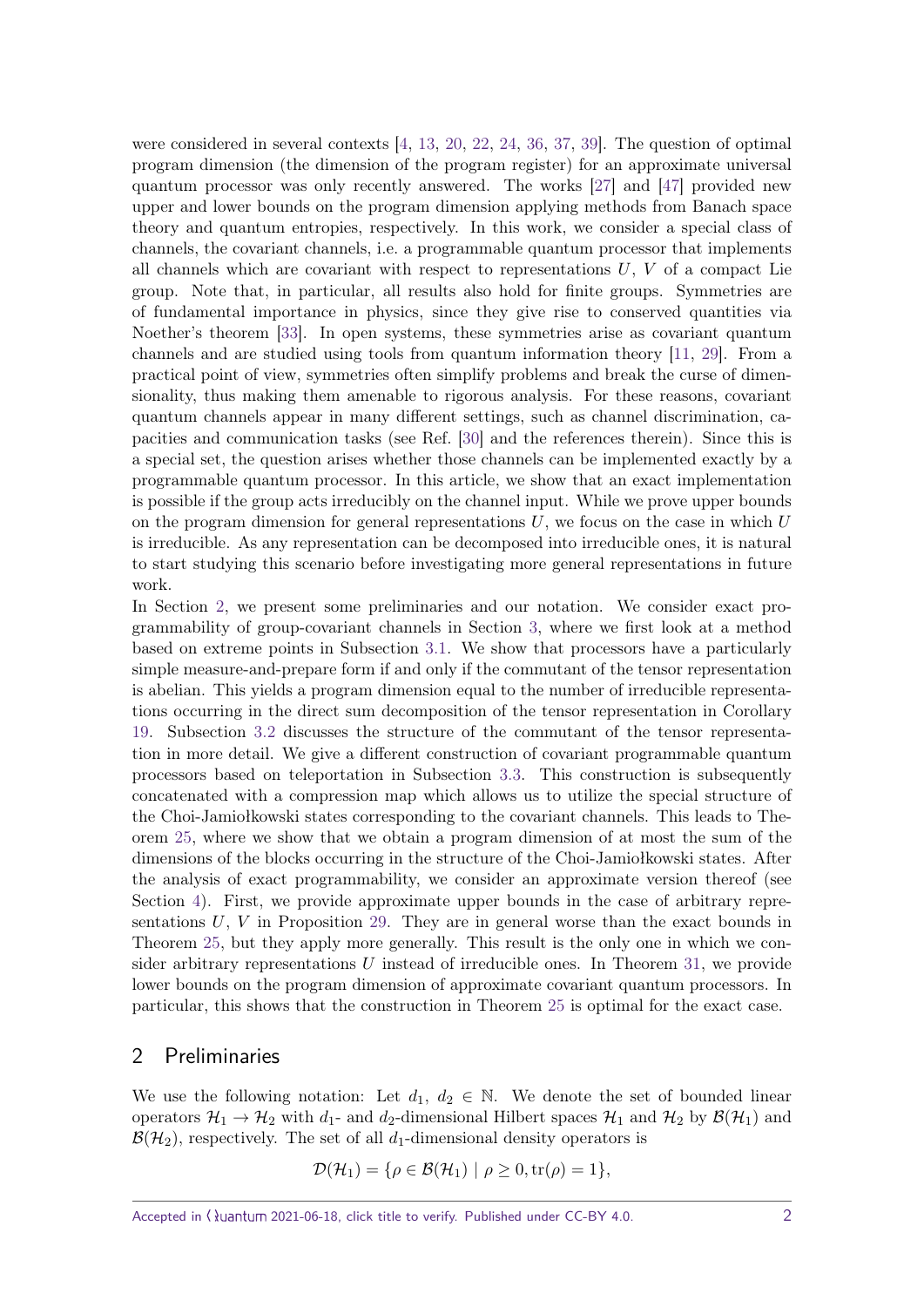analogously for  $d_2$ . The set of all pure states is denoted by  $\mathcal{D}_P$ . A quantum channel is a completely positive trace-preserving map  $T : \mathcal{B}(\mathcal{H}_1) \to \mathcal{B}(\mathcal{H}_2)$ , where  $d_1, d_2 \in \mathbb{N}$ . We write CPTP( $\mathcal{H}_1, \mathcal{H}_2$ ) for this set, and CPTP( $\mathcal{H}$ ) if  $d_1 = d_2 = d$ .

We review some basic results from representation theory which we need in our analysis. For further details we refer to Ref. [\[38\]](#page-23-7). Throughout the paper we shortly write compact group instead of compact Lie groups.

**Definition 1** (Unitary representation)**.** *Let G be a compact group. A unitary representation of G is a continuous homomorphism from G to the unitary operators*  $U_1 := U(H_1)$ *on some complex,*  $d_1$ -dimensional Hilbert space  $\mathcal{H}_1$ .

Since all representations in this paper will be unitary, we will refer to them as representations for brevity. Any representation can be decomposed into irreducible representations, which are its fundamental building blocks because those cannot be decomposed any further.

**Definition 2** (Irreducible representation [\[38,](#page-23-7) p. 157])**.** *A unitary representation U of a group G on a finite-dimensional vector space*  $\mathcal{H}_1$  *is called irreducible representation (irrep) if and only if the only invariant subspaces of*  $\{U_g \mid g \in G\}$  *are*  $\{0\}$  *and the whole space.* 

A fundamental result in representation theory states that we can decompose any unitary representation of a compact group into a direct sum of irreducible representations.

**Lemma 3** (Direct sum decomposition [\[38,](#page-23-7) Theorem VII.9.3.])**.** *Every representation of a compact group G is equivalent to a direct sum of irreps.*

Irreducible representations of abelian groups have a particularly easy form:

**Corollary 4** (Degree irrep abelian group [\[38,](#page-23-7) Corollary II.4.3.])**.** *If G is abelian, every irrep has dimension*  $d = 1$ *.* 

The image of the representation, i.e. the set of unitaries  $U_q$ ,  $g \in G$ , generates a matrix algebra (i.e. a finite-dimensional unital ∗-algebra of linear operators). To study symmetries in the next chapter, we define the commutant of this algebra as:

**Definition 5** (Commutant). Let A be a matrix algebra on the Hilbert space  $\mathcal{H}_d$ . Its *commutant is*

$$
\mathcal{A}':=\{B \mid BA=AB \,\,\forall A\in\mathcal{A}\}.
$$

Note that the commutant is again a matrix algebra. If the algebra has a special structure, its commutant also has a corresponding structure which directly follows from the structure of A and the definition of a commutant.

**Lemma 6** (Structure of the commutant [\[38,](#page-23-7) Thm IX.11.2.])**.** *Let U be a unitary representation of a compact group G on*  $H_1$ *, which can be written as*  $H_1 = \bigoplus_{k=1}^K (\mathcal{H}_k \otimes \mathcal{H}'_k)$ 

such that  $U_g = \bigoplus_{k=1}^K U_g^{(k)} \otimes 1_{n_k}$  for all  $g \in G$  where  $U^{(k)}$ ,  $k \in \{1, ..., K\}$ , are irreps of G. *Furthermore, let*  $\mathcal{A}(U)$  *be the operator algebra generated by the*  $\{U_g\}_{g \in G}$  *and*  $\mathcal{A}'(U)$  *the corresponding commutant. Then,*

$$
\mathcal{A}(U) = \bigoplus_{k=1}^K \mathcal{B}(\mathcal{H}_k) \otimes \mathbb{1}_{n_k},
$$

$$
\mathcal{A}(U)' = \bigoplus_{k=1}^K \mathbb{1}_{b_k} \otimes \mathcal{B}(\mathcal{H}'_k).
$$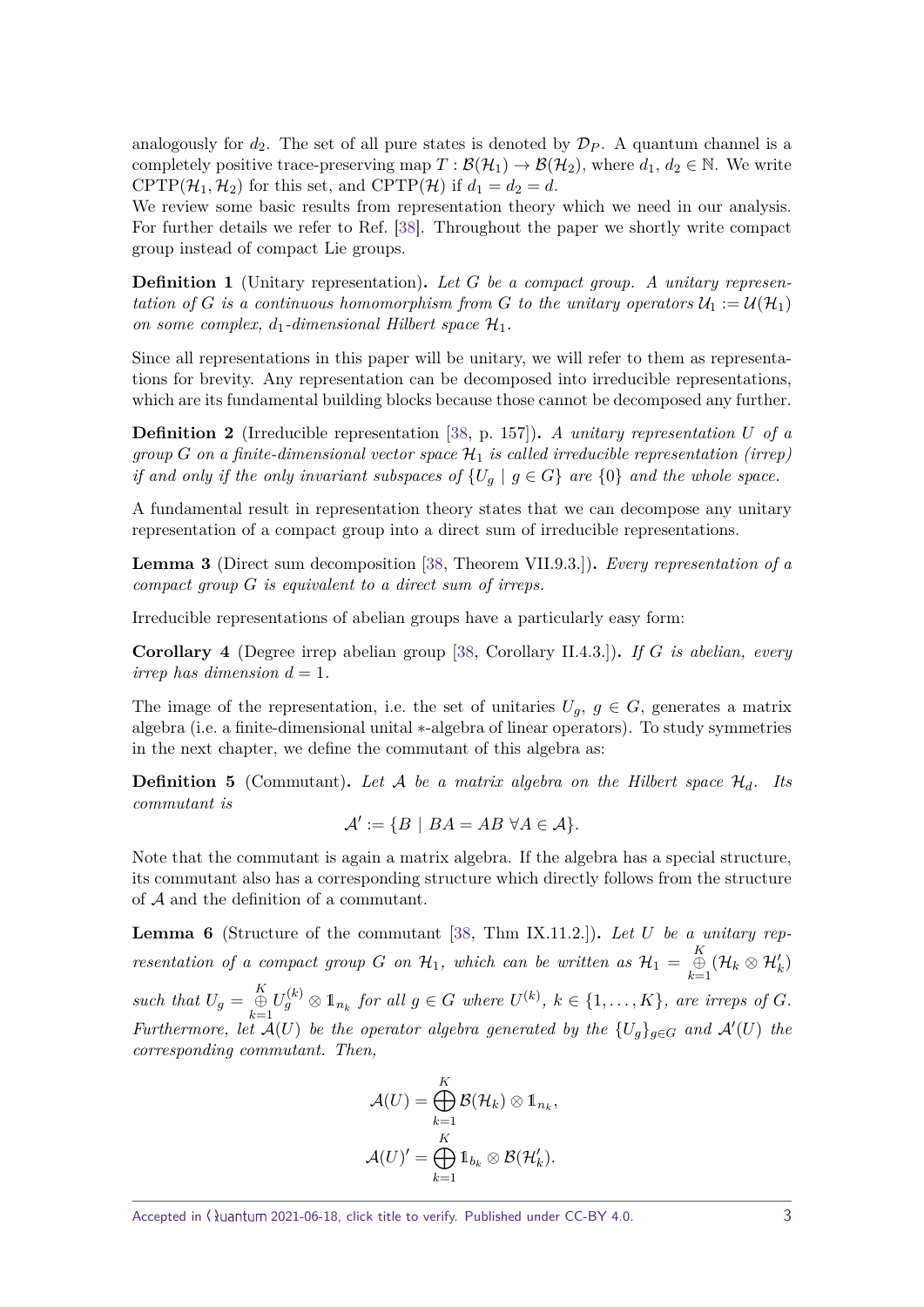<span id="page-3-0"></span>
$$
n_1 = 1 \left\{ \left( \begin{array}{cccc} b_1 = 3 \\ b_1 = 3 \\ \vdots \\ b_2 = 1 \\ b_3 = 2 \\ \vdots \\ b_3 = 2 \end{array} \right) \right\} b_1 = 3
$$
\n
$$
n_2 = 2 \left\{ \left( \begin{array}{cccc} m_1 = 1 \\ n_2 = 2 \\ \vdots \\ n_3 = 2 \\ \vdots \\ n_3 = 2 \end{array} \right) \right\} b_2 = 1
$$
\n
$$
n_3 = 2 \left\{ \left( \begin{array}{cccc} b_1 = 3 & b_1 = 3 \\ b_2 = 1 & b_1 = 3 \\ \vdots \\ b_3 = 2 & b_2 = 1 \\ \vdots \\ b_3 = 2 & b_3 = 2 \end{array} \right) \right\} b_1 = 3
$$

Figure 1: This figure illustrates the structure of the commutant in the case of  $K = 3$ , i.e. 3 irreps in the direct sum decomposition.

The special structure of the commutant is illustrated in Figure [1](#page-3-0) for a concrete example. A useful tool in the analysis of direct sum decompositions, irreps and their multiplicities is the notion of a *character* which is a complex number associated to each group element and related to a unitary representation through the trace operation. It is defined as:

**Definition 7** (Character [\[38,](#page-23-7) p. 41]). Let  $U : G \rightarrow GL(H_1)$  be a representation such *that*  $g \mapsto U_q$ *. The character*  $\chi : G \to \mathbb{C}$  maps every element of G to a complex number *according to*  $g \mapsto \text{tr}(U_q)$ *.* 

In the case of a one-dimensional representation, the character is equal to the one-dimensional representation. The following theorem shows how characters can be used to study representations.

<span id="page-3-1"></span>**Lemma 8** (Orthogonality relations for characters [\[38,](#page-23-7) Theorem VII.9.5]). *For all*  $\alpha$ ,  $\beta$ *irreps,*

$$
\langle \chi_{\alpha}, \chi_{\beta} \rangle := \int_G \overline{\chi_{\alpha}(g)} \chi_{\beta}(g) d\mu(g) = \delta_{\alpha\beta}
$$

*where*  $\langle \chi_{\alpha}, \chi_{\beta} \rangle$  *is the inner product on*  $L^2(G) = {\chi : G \to \mathbb{C} | \int_G |\chi(g)|^2 d\mu(g) < \infty}$  *and*  $\mu(g)$  *denotes the Haar measure on G.* 

The multiplicities of irreps in the direct sum decomposition of a representation can be calculated as follows:

<span id="page-3-2"></span>**Corollary 9** (Multiplicity relation [\[38,](#page-23-7) Corollary VII.9.6.])**.** *Let U be a representation of a compact Lie group G and*  $\chi$ *U the corresponding character. Let*  $\chi$ <sup>*α*</sup> *be the character of an irrep α. Then,*

$$
n_{\alpha} = \langle \chi_{\alpha}, \chi_{U} \rangle = \int_{G} \overline{\chi_{\alpha}(g)} \chi_{U}(g) d\mu(g)
$$

*is the multiplicity of*  $\alpha$  *in the direct sum decomposition of* U. Note that the  $n_{\alpha}$  are uniquely *determined by U.*

**Definition 10** (*UV* -covariant quantum channel)**.** *Let G be a compact group and let U and V be representations on Hilbert spaces*  $H_1$  *and*  $H_2$ *. Let*  $T : \mathcal{B}(\mathcal{H}_1) \to \mathcal{B}(\mathcal{H}_2)$  *be a quantum channel. We call T UV -covariant if*

$$
T(U_gAU_g^*) = V_gT(A)V_g^* \qquad \forall A \in \mathcal{B}(\mathcal{H}_1), \ \forall g \in G.
$$

The form of such channels was studied in Ref. [\[30\]](#page-23-6) for the case that *U* is irreducible,  $V = U$  and  $\bar{U} \otimes U$  multiplicity-free. While we will allow for general *V*, most of this article is concerned with the case in which *U* is irreducible.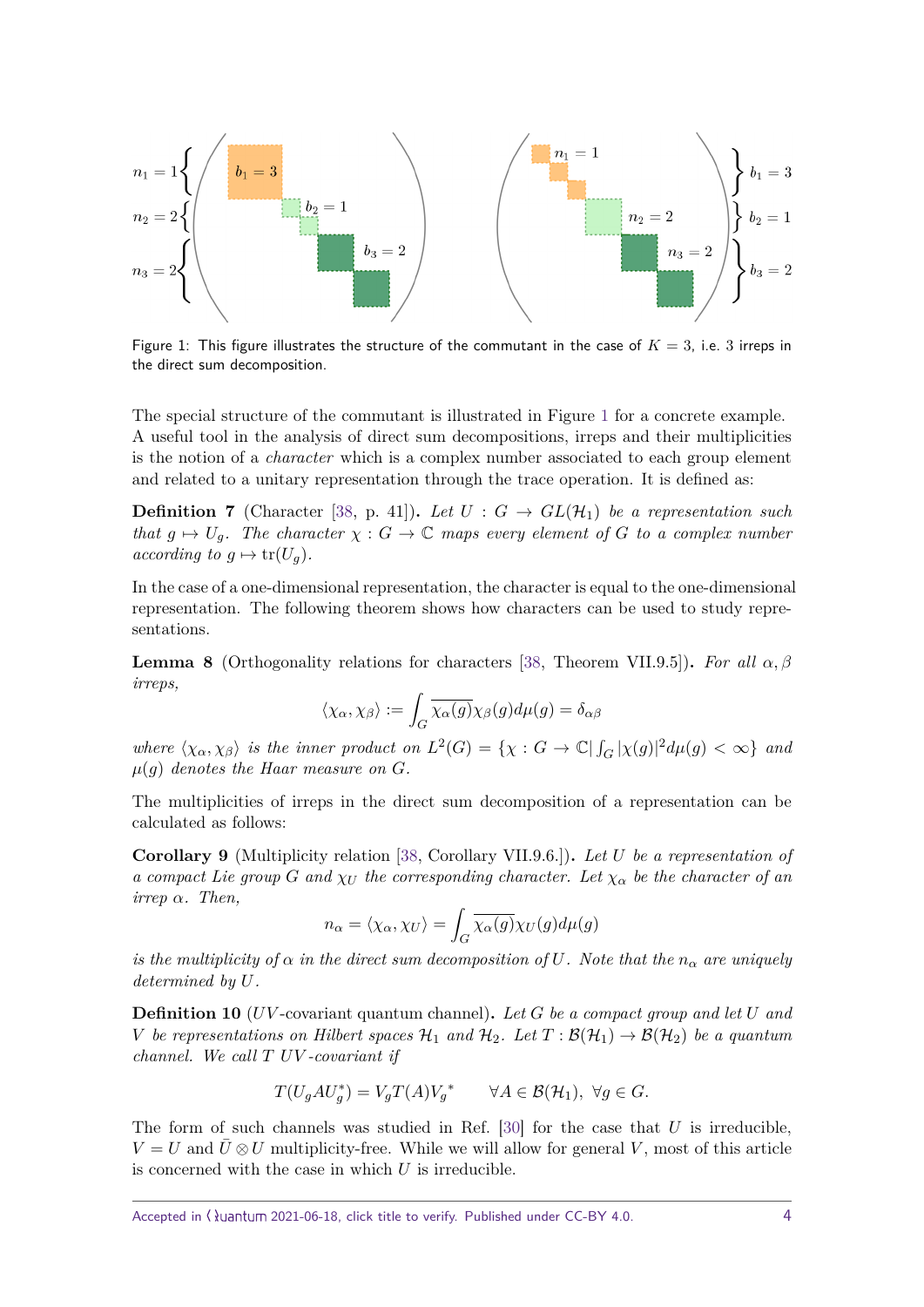The set of all *UV*-covariant channels is represented by

 $\mathcal{T}_{UV} \coloneqq \{T : \mathcal{B}(\mathcal{H}_1) \to \mathcal{B}(\mathcal{H}_2), UV\text{-covariant quantum channel}\}.$ 

It is standard in quantum information theory to identify quantum channels with positive matrices via the Choi-Jamiołkowski isomorphism [\[10,](#page-21-2) [25\]](#page-22-7). We refer to Ref. [\[19\]](#page-22-8) for a good book on quantum information theory. Let  $d_1 = d_2 = d$  and  $|\Omega\rangle = 1/\sqrt{d} \sum_{i=1}^d |i\rangle \otimes |i\rangle$  be a maximally entangled state, where  $\{|i\rangle\}_{i\in\{1,\ldots,d\}}$  is an orthonormal basis on  $\mathcal{H}_1$  and  $\mathcal{H}_2$ , respectively. We define the set of all Choi-Jamiołkowski states corresponding to quantum channels  $T \in \mathcal{T}_{UV}$  as

$$
\mathcal{J}_{UV} := \{c_T \in \mathcal{B}(\mathcal{H}_1 \otimes \mathcal{H}_2) : c_T := (\mathrm{id} \otimes T)(|\Omega\rangle\langle\Omega|) \ \forall T \in \mathcal{T}_{UV}\}.
$$

The *UV*-covariance property on channel level has a well-known correspondance on statespace level which is stated in the following lemma.

<span id="page-4-1"></span>**Lemma 11.** The covariance property of a channel  $T \in \mathcal{T}_{UV}$  w.r.t. the unitary represen*tations U, V of a group G is equivalent to the condition that the corresponding Choi-*Jamiołkowski state  $c_T \in \mathcal{J}_{UV}$  commutes with  $\bar{U}_g \otimes V_g$ , i.e.  $[c_T, \bar{U}_g \otimes V_g] = 0$  for all  $g \in G$ .

*Proof.* Using  $(\bar{U}_g \otimes U_g)|\Omega\rangle\langle\Omega|(\bar{U}_g \otimes U_g)^* = |\Omega\rangle\langle\Omega|$ , we can compute that

$$
\begin{aligned} (\bar{U}_g \otimes V_g)^* c_T (\bar{U}_g \otimes V_g) &= (\bar{U}_g \otimes V_g)^* (\mathrm{id} \otimes T)(|\Omega\rangle\langle\Omega|) (\bar{U}_g \otimes V_g) \\ &= (\bar{U}_g \otimes V_g)^* (\mathrm{id} \otimes T)((\bar{U}_g \otimes U_g)|\Omega\rangle\langle\Omega| (\bar{U}_g \otimes U_g)^*) (\bar{U}_g \otimes V_g) \\ &= c_{\tilde{T}}, \end{aligned}
$$

where  $\tilde{T}(\cdot) = V_g^* T (U_g \cdot U_g^*) V_g$ . Since the Choi-Jamiołkowski map  $T \mapsto c_T$  is an isomorphism, it follows that that the *UV* -covariance property of *T* is equivalent to the corresponding Choi-Jamiołkowski state commuting with  $\bar{U}_g \otimes V_g$ .  $\Box$ 

The No-Programming Theorem states that it is not possible to build a device which can implement all unitary channels, or in fact any infinite set of unitaries, exactly and with a finite-dimensional program register. In this work, we consider a setting where the No-Pogramming Theorem is not applicable because we do not want our processor to implement all unitary channels but a family with a certain symmetry consisting of possibly noisy quantum operations. Therefore, we study exact programmability first before considering an approximate version.

# <span id="page-4-0"></span>3 Exact and Approximate Programmability

We consider a programmable quantum processor that implements all *UV*-covariant channels for a unitary representation *U* of a compact group *G*.

We define a programmable quantum processor with input  $\rho \in \mathcal{D}(\mathcal{H}_1)$  that implements all covariant channels  $T \in \mathcal{T}_{UV}$  with program states  $\pi_T \in \mathcal{D}(\mathcal{H}_P)$  of dimension  $d_P$ . This is schematically illustrated in Figure [2.](#page-5-0) Mathematically, we define this processor as follows:

<span id="page-4-2"></span>**Definition 12** ( $\epsilon$ -PQP<sub>C</sub>). Let  $\mathcal{H}_1$  and  $\mathcal{H}_2$  be separable Hilbert spaces. Then we call  $\mathcal{P} \in$  $CPTP(\mathcal{H}_1 \otimes \mathcal{H}_P, \mathcal{H}_2)$ , with finite-dimensional  $\mathcal{H}_P$ , an  $\epsilon$ -programmable quantum processor *for a set*  $C \subset CPTP(\mathcal{H}_1, \mathcal{H}_2)$  *of channels (* $\epsilon$ - $PQP_c$ *), if for every quantum channel*  $T \in C$ *there exists a state*  $\pi_T \in \mathcal{D}(\mathcal{H}_P)$  *such that* 

$$
\frac{1}{2}||\mathcal{P}(\cdot \otimes \pi_T) - T(\cdot)||_{\diamond} \leq \epsilon.
$$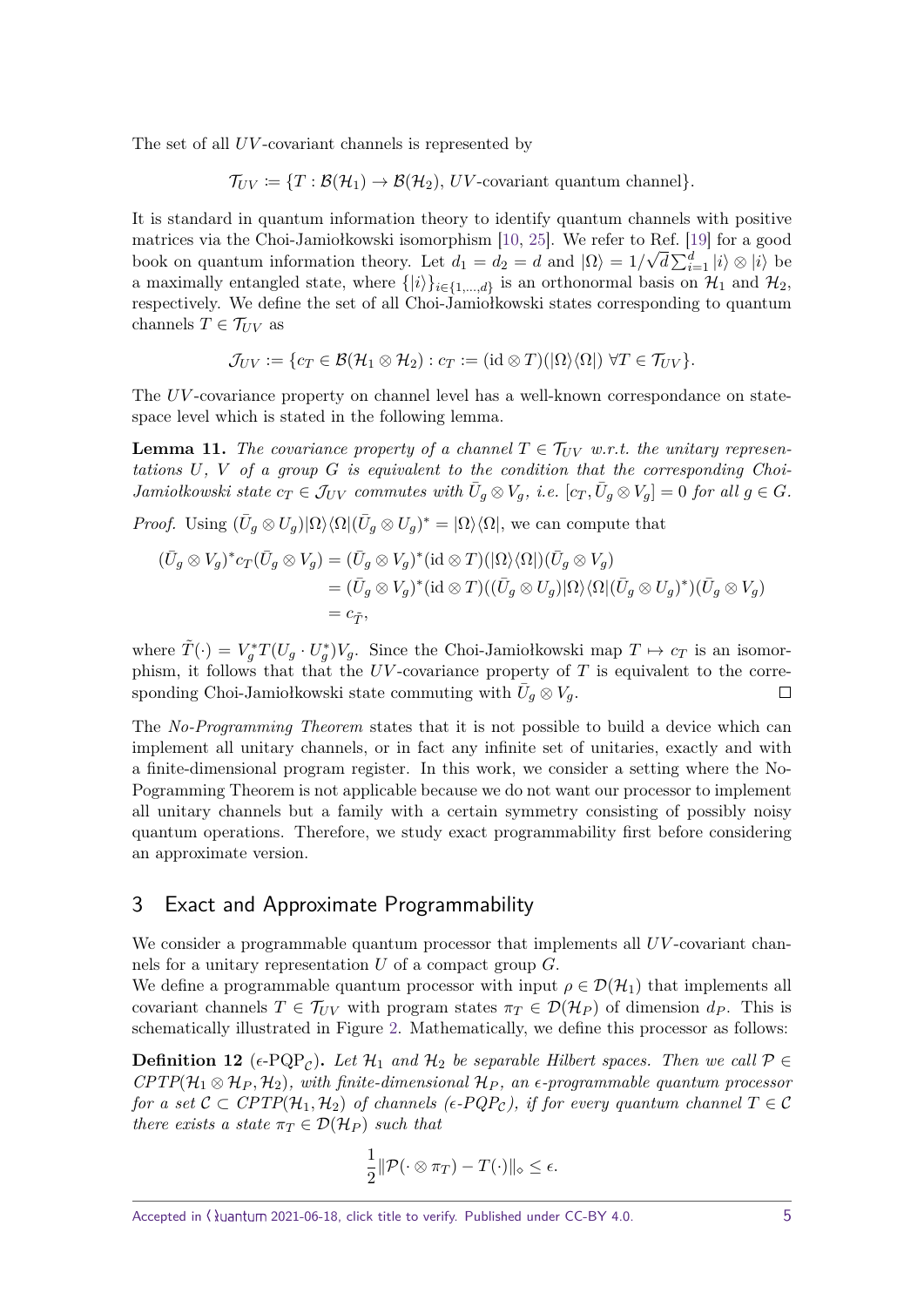<span id="page-5-0"></span>

Figure 2: The figure shows a  $\text{CPQP}_{UV}$  with its input, program and output register.

*To address the Hilbert spaces* H1*,* H<sup>2</sup> *and* H*<sup>P</sup> , we refer to the former two as the input and output registers and to the latter as program register. We say that the processor* P  $\epsilon$ -implements *the class* C *of channels; for*  $\epsilon = 0$  *we say that* P *exactly implements the class*  $\mathcal{C},$  and address it as a  $PQP_{\mathcal{C}}$ .

In particular, when  $C = T_{UV}$ , we write  $\text{CPQP}_{UV}$  for the covariant programmable quantum processor and  $\epsilon$ -CPQP<sub>*UV*</sub> for the approximate version thereof. To allow for potentially mixed states in the program register is natural, since the set  $\mathcal{T}_{UV}$  is convex, whereas the set of pure states is not.

<span id="page-5-1"></span>**Remark 13.** *In the literature, where the set of channels* C *often consists of isometries or even unitaries, it is customary to impose that the program state*  $\pi$ *T is pure. While this does not affect the upper bounds on the program dimension (allowing mixed states cannot make it more difficult to program a processor compared to pure states), it is in particular an essential assumption for some lower bounds when unitaries are implemented [\[27,](#page-22-5) [47\]](#page-23-4). On the other hand, it does not affect our lower bounds based on the properties of the Holevo information.*

*It is however always possible to modify a given processor*  $P \in CPTP(\mathcal{H}_1 \otimes \mathcal{H}_P, \mathcal{H}_2)$  *to a new processor*  $\mathcal{P}' \in CPTP(\mathcal{H}_1 \otimes \mathcal{H}'_P, \mathcal{H}_2)$  such that every channel implemented by  $\mathcal{P}, i.e.$  $T^{\epsilon} = \mathcal{P}(\cdot \otimes \pi_T)$ , is implemented by  $\mathcal{P}'$  using a pure program state, i.e.  $T^{\epsilon} = \mathcal{P}'(\cdot \otimes |\psi_T\rangle \langle \psi_T|)$  $f \circ f$   $|\psi_T\rangle \in \mathcal{H}'_P$ . The idea is to purify  $\pi_T$  on a larger system, which gives rise to two upper *bounds on*  $d'_{P} = \dim \mathcal{H}'_{P}$ . To obtain the first, every state  $\pi_{T}$  *on*  $\mathcal{H}_{P}$  *can be purified to a*  $pure\ state\ |\psi_T\rangle \in \mathcal{H}_P \otimes \mathcal{H}_P =: \mathcal{H}'_P$  and we can let  $\mathcal{P}' := \mathcal{P} \circ (\mathrm{id}_{\mathcal{H}_1 \otimes \mathcal{H}_P} \otimes \mathrm{tr}_{\mathcal{H}_P}),$  showing that  $d'_{P} \leq d_{P}^{2}$ . The second upper bound is a refinement of the first, starting from the observation *that we can decompose a mixed program state into a convex combination of pure states,*  $\pi_T = \sum_i p_i |\psi_{T_i} \rangle \langle \psi_{T_i}|$ , where each  $|\psi_{T_i} \rangle \langle \psi_{T_i}|$  implements a channel  $T_i = \mathcal{P}(\cdot \otimes |\psi_T \rangle \langle \psi_T|)$ , and hence  $T^{\epsilon} = \sum_{i} p_i T_i$  *is a convex combination of channels. The quantum channels*  $CPTP(\mathcal{H}_1, \mathcal{H}_2)$  *form a convex set in a space of dimension*  $d_1^2(d_2^2-1)$ *, which can be seen from the Choi-Jamiołkowski isomorphism, hence by Carathéodory's theorem T can be written as a* convex combination of not more than  $D := d_1^2(d_2^2 - 1) + 1$  of the  $T_i$ , i.e.  $T^{\epsilon} = \sum_{j=1}^D q_j T_{i_j}$ , *with*  $q_j \geq 0$  summing to 1. Thus, the state  $\pi'_T := \sum_{j=1}^D q_j |\psi_{T_i} \rangle \langle \psi_{T_i}|$ , which has rank  $\leq r := \min\{D, d_P\}$ , implements  $T^{\epsilon}$  as well:  $T^{\epsilon} = \mathcal{P}(\cdot \otimes \pi_T')$ . But now we only need an  $r$ *-dimensional Hilbert space*  $\mathcal{H}_R$  *to purify*  $\pi'_T = \text{tr}_{\mathcal{H}_R} |\psi_T\rangle \langle \psi_T|, |\psi_T\rangle \in \mathcal{H}_P \otimes \mathcal{H}_R$ *. As before, we can let the processor be*  $\mathcal{P}' := \mathcal{P} \circ (\text{id}_{\mathcal{H}_1 \otimes \mathcal{H}_P} \otimes \text{tr}_{\mathcal{H}_R})$ *, showing*  $d'_P \leq d_P \min\{D, d_P\}$ *. We conclude by noting that the first method is good if d<sup>P</sup> is already small, whereas the second is preferred if d<sup>P</sup> is large. The former is the case if we consider unitarily covariant channels (see Example [20\)](#page-9-1). The latter is the case if*  $C = T_{UV}$  *and the symmetries we consider are trivial, as*  $d_P$  *<i>is exponentially large in the dimension*  $d = d_1 = d_2$  [\[27,](#page-22-5) [47\]](#page-23-4)*.*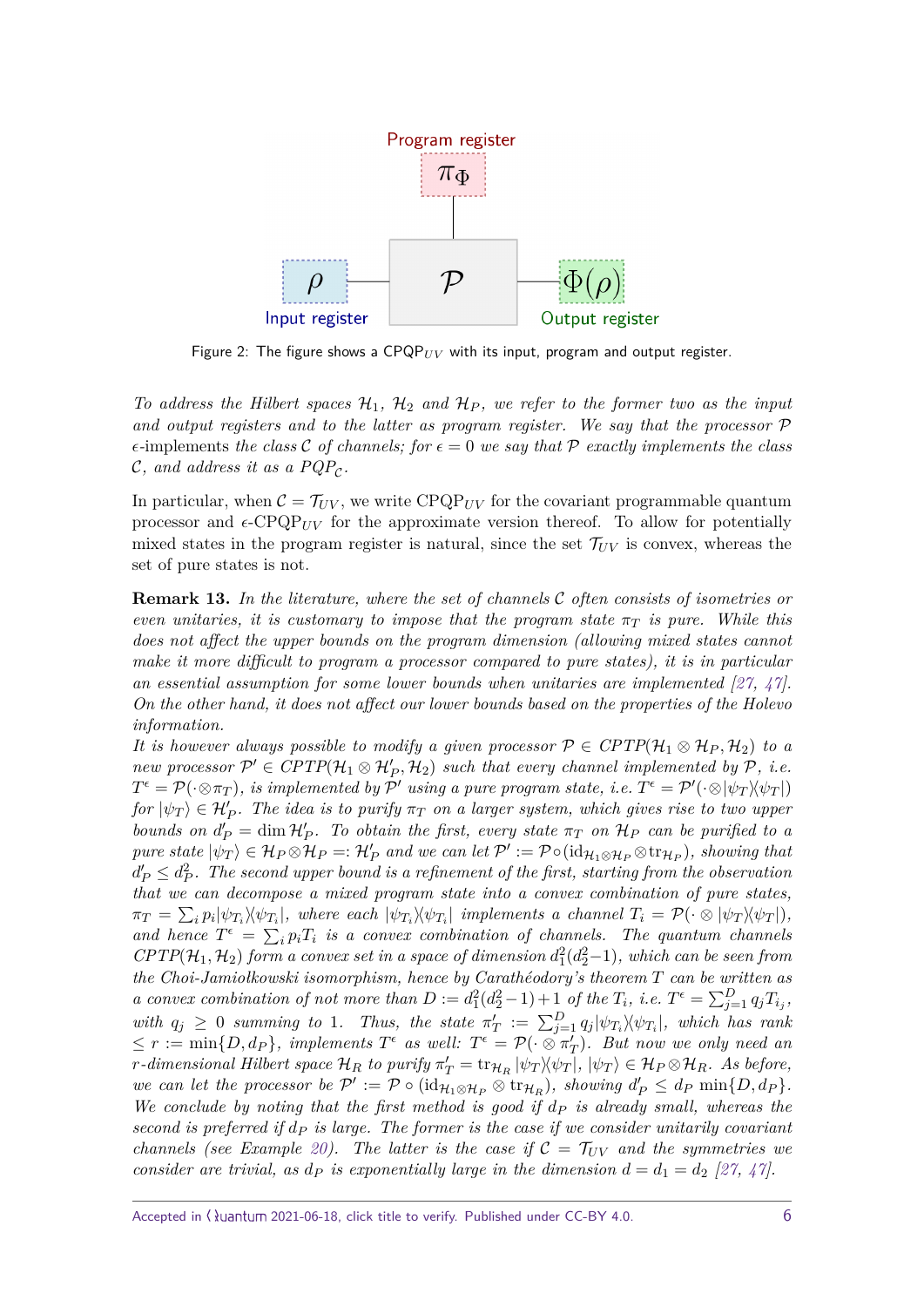We start with the observation that the processor can without loss of generality be chosen to be  $(U \otimes 1_{d_P})V$ -covariant as well:

**Proposition 14.** Let  $P$  be an  $\epsilon$ -CPQP<sub>UV</sub>. Then, there exists an  $\epsilon$ -CPQP<sub>UV</sub>  $P'$  with the *same program dimension*  $d_P$  *that is*  $(U \otimes 1_{d_P})V$ *-covariant.* 

*Proof.* We can construct the desired processor via twirling, i.e.

$$
\mathcal{P}'(A) = \int_G V_g^* \mathcal{P}[(U_g \otimes \mathbb{1}_{d_P}) A (U_g^* \otimes \mathbb{1}_{d_P})] V_g d\mu(g) \qquad \forall A \in \mathcal{B}(\mathcal{H}_1 \otimes \mathcal{H}_P),
$$

where  $\mu$  is the Haar measure on  $G$ . We compute

$$
\mathcal{P}'(\rho \otimes \pi_T) = \int_G V_g^* T^{\epsilon}(U_g \rho U_g^*) V_g d\mu(g)
$$

for  $T \in \mathcal{T}_{UV}$  and  $T^{\epsilon}$  a quantum channel such that  $\frac{1}{2}||T - T^{\epsilon}||_{\diamond} \leq \epsilon$ , since  $\mathcal{P}$  is an  $\epsilon$ -CPQP<sub>*UV*</sub>. Since

$$
\int_G V_g^* T(U_g \rho U_g^*) V_g d\mu(g) = T(\rho)
$$

for  $T \in \mathcal{T}_{UV}$  by covariance, it holds that

$$
\frac{1}{2} \|\mathcal{P}'(\cdot \otimes \pi_T) - T\|_{\diamond} \leq \epsilon
$$

as well. This shows that  $\mathcal{P}'$  is also an  $\epsilon$ -CPQP<sub>UV</sub> with the same program dimension. Using the invariance of the Haar measure, it can be verified that for any  $g' \in G$ ,

$$
V_{g'}\mathcal{P}'(A)V_{g'}^* = \mathcal{P}'[(U_{g'} \otimes \mathbb{1}_{d_P})A(U_{g'}^* \otimes \mathbb{1}_{d_P})] \qquad \forall A \in \mathcal{B}(\mathcal{H}_1 \otimes \mathcal{H}_P),
$$

which shows that  $\mathcal{P}'$  is  $(U \otimes 1_{d_P})V$ -covariant as desired.

Recall Lemma [11](#page-4-1) which states that  $T \in \mathcal{T}_{UV}$  is equivalent to  $[c_T, \bar{U}_g \otimes V_g] = 0$  for all *g* ∈ *G*. Due to this correspondence, we consider representations of the form  $\bar{U}$  ⊗ *V* (which are isomorphic to the adjoint representation of *G* if  $V = U$ ) with  $U_q \in \mathcal{U}_1$ ,  $g \in G$  and the commutant

$$
\mathcal{K} := \mathcal{A}(\bar{U} \otimes V)' = \{ X \in \mathcal{B}(\mathcal{H}_1 \otimes \mathcal{H}_2) \mid [X, \bar{U}_g \otimes V_g] = 0 \ \forall g \in G \}
$$

$$
= \bigoplus_{k=1}^K \mathbb{1}_{b_k} \otimes \mathcal{B}(\mathcal{H}'_k).
$$

Note that since  $\mathcal{H}_1$  and  $\mathcal{H}_2$  are finite dimensional, only  $K \leq d_1 d_2$  irreps can appear in the commutant with multiplicity  $n_k > 0$ , where  $n_k = \dim(\mathcal{H}'_k)$ . We identify these elements with an index  $k \in \{1, \ldots, K\}$  motivated by the fact that we want to relate the irreps occuring in the direct sum decomposition of  $\bar{U}\otimes V$  with the number of extreme points of  $\mathcal{J}_{UV}$ , for instance.

While it is not true in general that all states in  $K$  are Choi-Jamiołkowski states of a quantum channel, this is true if  $U$  is an irrep. This is proven in the following lemma which aligns with results in Refs.  $[15, p. 6]$  $[15, p. 6]$  and  $[1, p. 7]$  $[1, p. 7]$ .

<span id="page-6-0"></span>**Lemma 15.** *Let* K *be as defined above and let U be an irrep of a compact group G on*  $\mathcal{H}_1$ *. Let V be a representation of G on*  $\mathcal{H}_2$ *. Then*  $\mathcal{K} \cap \mathcal{D}(\mathcal{H}_1 \otimes \mathcal{H}_2) = \mathcal{J}_{UV}$ *. Moreover, if V is an irrep, any*  $T \in \mathcal{T}_{UV}$  *is unital.* 

 $\Box$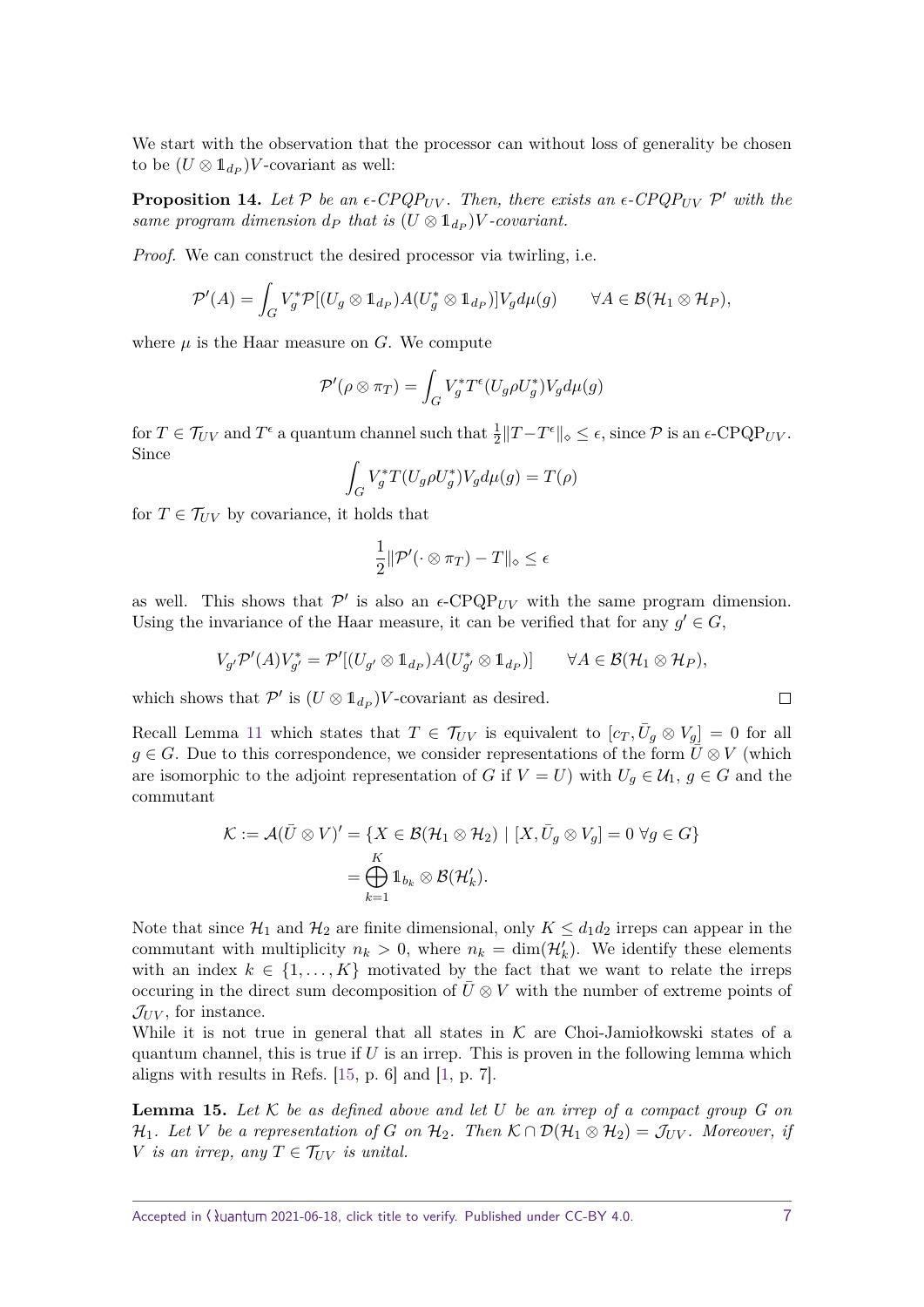*Proof.* " $\supseteq$ " Let  $c_T \in \mathcal{J}_{UV}$ . Since all elements of  $\mathcal{J}_{UV}$  are Choi-Jamiołkowski states corresponding to *UV*-covariant channels, they satisfy  $c_T \geq 0$  and  $tr(c_T) = 1$  by definition. Hence,  $c_T \in \mathcal{D}(\mathcal{H}_1 \otimes \mathcal{H}_2)$ . According to Lemma [11,](#page-4-1)  $T \in \mathcal{T}_{UV}$  corresponds to  $[c_T, \bar{U}_g \otimes V_g] = 0$  for all  $g \in G$  and thus,  $c_T \in \mathcal{K} \cap \mathcal{D}(\mathcal{H}_1 \otimes \mathcal{H}_2)$ .

" $\subseteq$ " Let us refer to  $\mathcal{H}_1$  as system *A* and to  $\mathcal{H}_2$  as system *B*. If we intersect K with the set of states  $\mathcal{D}(\mathcal{H}_1 \otimes \mathcal{H}_2)$ , then every  $\rho_{AB} \in \mathcal{K} \cap \mathcal{D}(\mathcal{H}_1 \otimes \mathcal{H}_2)$  satisfies  $\text{tr}(\rho_{AB}) = 1$  and  $\rho_{AB} \geq 0$  as well as  $[\rho_{AB}, \bar{U}_g \otimes V_g] = 0$  for all  $g \in G$ . To obtain  $\rho_{AB} \in \mathcal{J}_{UV}$ , we additionally have to show the required property  $\text{tr}_B(\rho_{AB}) = \frac{\mathbb{1}_{d_1}}{d_1}$ . Using  $[\rho_{AB}, \bar{U}_g \otimes V_g] = 0$ , we get

$$
\mathrm{tr}_B(\rho_{AB}) = \mathrm{tr}_B \left( (\bar U_g \otimes V_g) \rho_{AB} (\bar U_g \otimes V_g)^* \right) = \bar U_g \, \mathrm{tr}_B(\rho_{AB}) \bar U_g^*.
$$

for any  $g \in G$  which is equal to

$$
\text{tr}_B(\rho_{AB})\overline{U}_g = \overline{U}_g \text{tr}_B(\rho_{AB}).
$$

Since *U* is an irrep if and only if  $\overline{U}$  is, we infer due to Schur's Lemma:

$$
\operatorname{tr}_B(\rho_{AB}) = \lambda \cdot \mathbb{1}_{d_1} \qquad \text{for some } \lambda \in \mathbb{C}.
$$

Taking the trace on both sides results in

$$
1 = \text{tr}(\text{tr}_B(\rho_{AB})) = \lambda \cdot \text{tr}(\mathbb{1}_{d_1}) = \lambda \cdot d_1.
$$

Hence,  $\lambda = 1/d_1$ . This yields  $\text{tr}_B(\rho_{AB}) = \frac{1_d}{d_1}$  which we aimed to show. With the same reasoning, we can also conclude that if *V* is an irrep,

$$
\operatorname{tr}_A(c_T) = \frac{\mathbb{1}_{d_2}}{d_2}
$$

for all  $c_T \in \mathcal{J}_{UV}$ , which implies that *T* is unital.

In Ref. [\[21\]](#page-22-0), the authors derived that channels implemented by a processor that is covariant with respect to the special unitary group  $SU(\mathcal{H}_1)$  are unital using a similar argument. We will now consider how to construct covariant programmable quantum processors in the case where  $K$  is abelian.

#### <span id="page-7-0"></span>3.1 Covariant programmable quantum processors from extreme points

In this section, we consider a special class of  $CPQP_{UV}$ , the measure-and-prepare  $CPQP_{UV}$ . We will show that  $\mathcal{T}_{UV}$  can be implemented by a measure-and-prepare  $\text{CPQP}_{UV}$  if and only if the commutant  $K$  is abelian. Before we state the main result, we present a lemma required for its proof which is a correspondence between the commutant and the affiliated state space which we require in order to show our first main result for exact programmability.

<span id="page-7-1"></span>**Lemma 16.** *Let U be an irrep of a compact group G, and let V be another representation of G. Then, the following are equivalent:*

- $i)$  K *is abelian.*
- *ii*)  $J_{UV}$  *is isomorphic to a simplex.*
- *iii)*  $J_{UV}$  *is isomorphic to a polytope.*

 $\Box$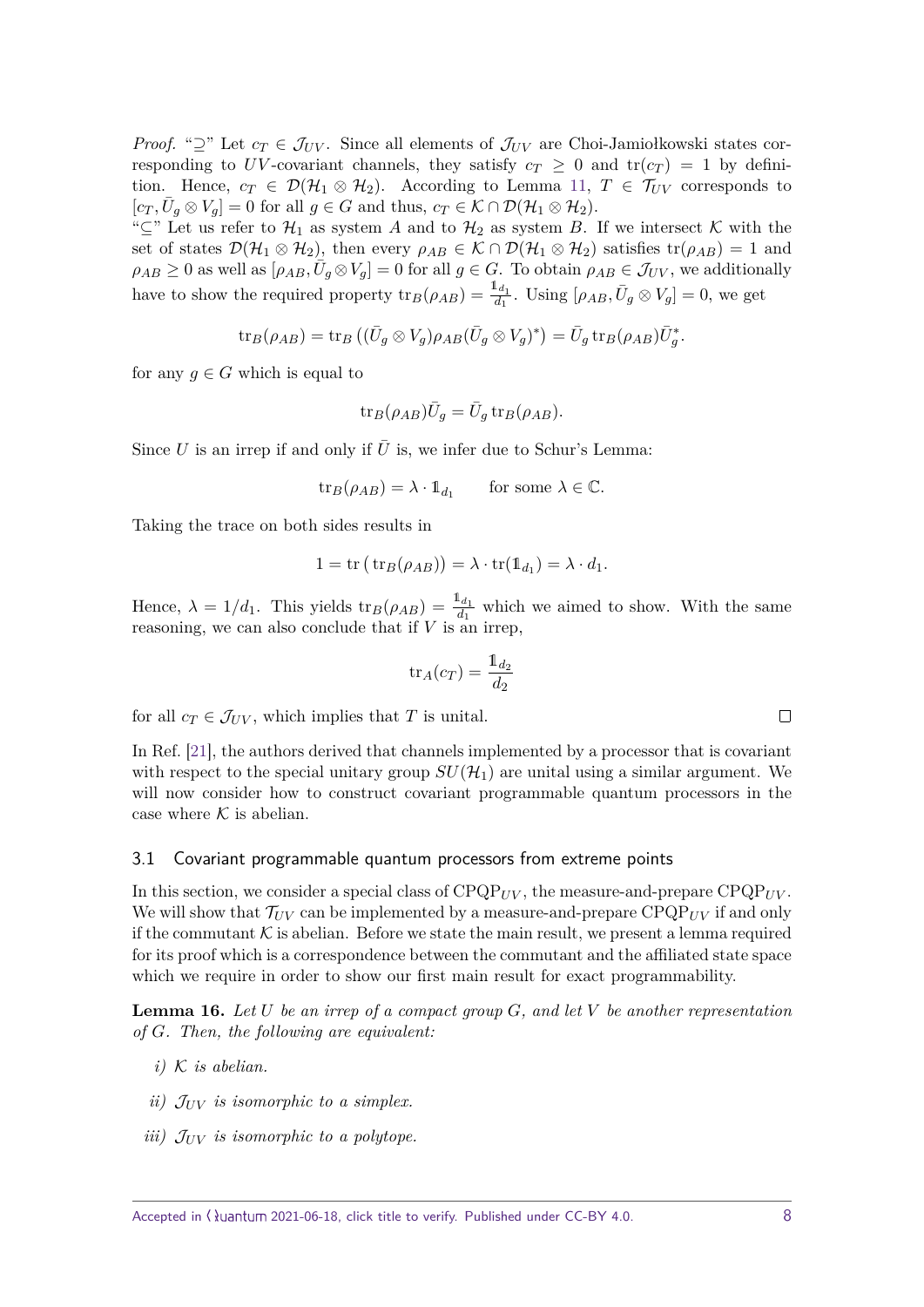*Proof.* "i)  $\Rightarrow$  ii)" This statement is mentioned in Ref. [\[40\]](#page-23-8) without proof. Let  $B \in \mathcal{K}$  and let K be an abelian matrix algebra. This implies that  $n_k = 1$  for all  $k \in \{1, \ldots, K\}$ . Furthermore, let *K* be the number of irreps appearing in the direct sum decomposition of  $U \otimes V$ . We obtain

$$
B=\bigoplus_{k=1}^K 1\!\!1_{b_k}\otimes x_k
$$

where  $x_k \in \mathbb{C}$ . Moreover,  $B \ge 0$  if and only if  $x_k \ge 0$  for all  $k \in \{1, \ldots, K\}$  and  $tr(B) = 1$ if and only if  $\sum_k b_k x_k = 1$ . According to Lemma [15,](#page-6-0) extreme points of  $\mathcal{K} \cap \mathcal{D}(\mathcal{H}_1 \otimes \mathcal{H}_2)$ are also extreme points of  $\mathcal{J}_{UV}$ . The extreme points of  $\mathcal{K} \cap \mathcal{D}(\mathcal{H}_1 \otimes \mathcal{H}_2)$  are of the form  $x_i = 1/b_i$  for some  $i \in \{1, ..., K\}$  and  $x_l = 0$  for all  $l \neq i$ . We identify the *K* extreme points of  $\mathcal{J}_{UV}$  with *K* points in  $\mathbb{R}^K$ . Therefore,  $\mathcal{J}_{UV}$  is isomorphic to a  $(K-1)$ -simplex. "iii)  $\Rightarrow$  i)" We prove this statement by contraposition, i.e. we show if K is non-abelian,  $\mathcal{J}_{UV}$  is not isomorphic to a polytope. If K is non-abelian, there is a  $k \in \{1, \ldots, K\}$  such that the corresponding block is of dimension  $n_k > 1$ . Let us consider elements of the form

$$
B_{\varphi}=\left(\frac{1}{b_k}|\varphi_k\rangle\langle\varphi_k|\otimes\mathbb{1}_{b_k}\right)\oplus\mathbf{0},
$$

where  $|\varphi_k\rangle\langle\varphi_k| \in \mathcal{D}(\mathcal{H}'_k)$ . The normalization  $\frac{1}{b_k}$  yields  $\text{tr}(B_{\varphi}) = 1$  and furthermore,  $B_{\varphi} \ge$ 0, i.e.  $B_{\varphi} \in \mathcal{D}(\mathcal{H}_1 \otimes \mathcal{H}_2)$ . These elements are extreme points of  $\mathcal{J}_{UV}$  by Lemma [15.](#page-6-0) Thus, there are infinitely many extreme points of  $\mathcal{J}_{UV}$ . Hence, the set cannot be isomorphic to a polytope which has finitely many extreme points by definition.  $\Box$ The last implication "ii)  $\Rightarrow$  iii)" is obvious.

Let us now state the definition of the class of processors we consider in this section.

**Definition 17** (Measure-and-prepare  $PQP_c$ ). Let  $\mathcal{H}_1$  and  $\mathcal{H}_2$  be separable Hilbert spaces. *Then, we call a PQP<sub>C</sub> P with finite-dimensional*  $H_P$  *a measure-and-prepare PQP<sub>C</sub> for a set of quantum channels*  $\mathcal{C}$  *if there exists a*  $K \in \mathbb{N}$ *, a POVM*  $\{E_i\}_{i\in\{1,\ldots,K\}} \subset \mathcal{D}(\mathcal{H}_P)$  and *a set of quantum channels*  $T_k \in \mathcal{C}, k \in \{1, \ldots, K\}$ *, such that* 

$$
\mathcal{P}(A\otimes B)=\sum_{k=1}^K \text{tr}[E_k B]T_k(A) \qquad \forall A\in \mathcal{B}(\mathcal{H}_1),\ B\in \mathcal{B}(\mathcal{H}_P).
$$

<span id="page-8-0"></span>**Proposition 18.** Let  $C \subset \text{CPTP}(\mathcal{H}_1, \mathcal{H}_2)$  be a convex set of quantum channels. Then, *there is a measure-and-prepare*  $PQP_C$  *if and only if*  $\mathcal{J}_C$ *, the corresponding set of Choi-Jamiołkowski states, is isomorphic to a polytope. Moreover, if such a measure-and-prepare PQP*<sup>C</sup> *exists, d<sup>P</sup> can be chosen to be the number of extreme points and the program states can be chosen pure.*

*Proof.* We fix a quantum channel  $T \in \mathcal{C}$  with its corresponding Choi-Jamiołkowski state  $c_T \in \mathcal{J}_\mathcal{C}$ . Since  $\mathcal{J}_\mathcal{C}$  is isomorphic to a polytope, it is spanned by *K* extreme points  $c_{T_k}$  and can therefore be written as convex combination of these

$$
c_T = \sum_{k=1}^K x_k c_{T_k},
$$

where  $x_k \in [0,1]$  and  $\sum_{k=1}^K x_k = 1$ . By the Choi-Jamiołkowski isomorphism, there is a channel  $T_k \in \mathcal{T}_{UV}$  corresponding to each of the extreme points  $c_{T_k}$  of  $\mathcal{J}_{\mathcal{C}}$ , i.e. *T* can be linearly decomposed

$$
T(\cdot) = \sum_{k=1}^{K} x_k T_k(\cdot)
$$

Accepted in  $\lambda$ uantum 2021-06-18, click title to verify. Published under CC-BY 4.0. 9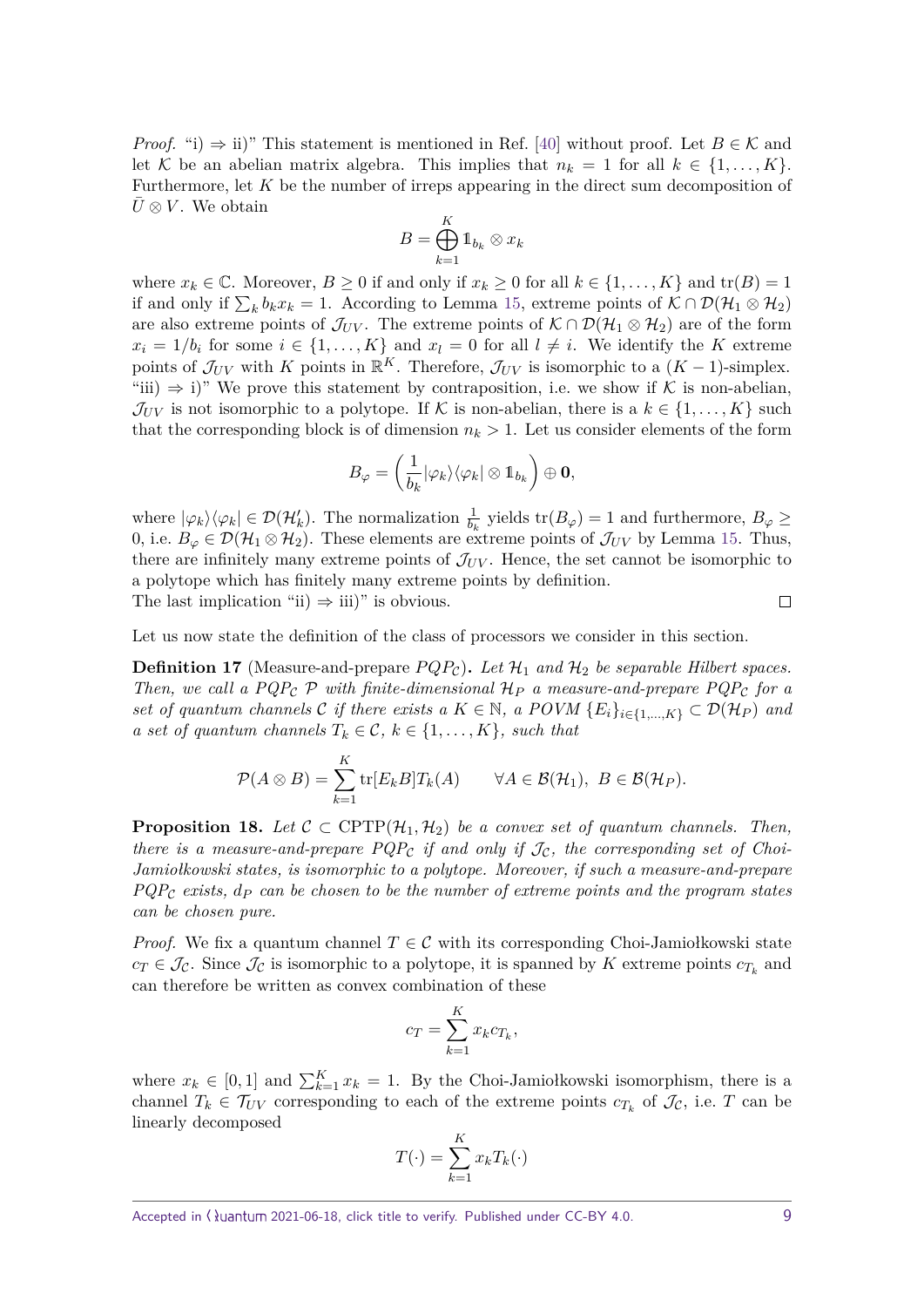with extreme points  $T_k(\cdot)$ . We encode the  $\{x_k\}_{k\in\{1,\ldots,K\}}$  in the program state as follows

$$
|\psi_T\rangle = \sum_{k=1}^K \sqrt{x_k} |k\rangle \in \mathcal{D}_P(\mathcal{H}_P),
$$

with an arbitrary orthonormal basis  $\{|k\rangle\}_{k\in\{1,\ldots,K\}}$  on  $\mathcal{H}_P$ . The following processor implements  $T \in \mathcal{C}$  exactly with a program register of dimension  $d_P = K$ :

$$
\mathcal{P}(A \otimes B) = \text{tr}_{\mathcal{H}_P} \left[ \sum_{k=1}^K T_k(A) \otimes \langle k|B|k\rangle |k\rangle \langle k| \right] \qquad \forall A \in \mathcal{B}(\mathcal{H}_1), \ \forall B \in \mathcal{B}(\mathcal{H}_P)
$$

and extended by linearity. We verify that this is indeed a measure-and-prepare  $PQP_{\mathcal{C}}$ :

$$
\mathcal{P}(\rho \otimes |\psi_T\rangle \langle \psi_T|) = \sum_{k=1}^K T_k(\rho) \text{tr}[E_k|\psi_T\rangle \langle \psi_T|] = \sum_{k=1}^K x_k T_k(\rho) = T(\rho),
$$

where,  $E_k = |k\rangle\langle k|$  for all  $k \in \{1, ..., K\}$ . Thus, we showed that if  $\mathcal{J}_\mathcal{C}$  is isomorphic to a polytope, there is a measure-and-prepare processor  $P$  that implements all  $T \in \mathcal{C}$  exactly with program dimension  $\dim(\mathcal{H}_P) = d_P = K$ .

Conversely, let  $P$  be a measure-and-prepare  $PQP<sub>C</sub>$  with a *K*-outcome POVM. Then,  $C$  is the convex hull of at most *K* extreme points, since by definition for any  $T \in \mathcal{C}$ 

$$
T = \mathcal{P}(\cdot \otimes \pi_T) = \sum_{k=1}^{K} p_k T_k
$$

with  $p_k = \text{tr}[E_k \pi_T]$ , i.e.  $(p_1, \ldots, p_K)$  is a probability distribution. Thus, the extreme points of C are a subset of  $\{T_1, \ldots, T_K\}$  and hence C is a polytope.  $\Box$ 

The following corollary assures that if we want to check whether channels  $T \in \mathcal{T}_{UV}$  are programmable exactly by a measure-and-prepare  $C P Q P_{UV}$  with finite-dimensional program register, we can consider the specific structure of the commutant  $K$ .

<span id="page-9-0"></span>**Corollary 19.** Let U be an irrep of a compact group  $G$  on  $\mathcal{H}_1$  and  $V$  a representation of *G* on  $\mathcal{H}_2$ *. Furthermore, let*  $K$  *be the commutant of*  $U \otimes V$ *. Then,*  $K$  *is abelian if and only if there is a measure-and-prepare CPQP<sub>UV</sub> P that implements all*  $T \in \mathcal{T}_{UV}$  *exactly with*  $d_P \leq K$ , where K *is the number of irreps appearing in the direct sum decomposition of*  $\bar{U}\otimes V$  *.* 

*Proof.* The proof directly follows from Lemma [16](#page-7-1) and Proposition [18.](#page-8-0)

 $\Box$ 

We give an example of a group for which exact programmability holds with a measureand-prepare CPQP*UV* .

<span id="page-9-1"></span>**Example 20** (Unitarily covariant channels). We consider a measure-and-prepare CPQP<sub>UV</sub> *that implements all UU-covariant channels where U is the defining representation of the group*  $G = U_1$ . The tensor representation  $\overline{U} \otimes U$  can be decomposed into a direct sum of a *one-dimensional and a*  $(d^2 - 1)$ *-dimensional irrep both with multiplicity* 1*. Thus, elements of the commutant consist of a one-dimensional block with multiplicity equal to one and a one-dimensional block with multiplicity*  $d^2-1$ *, i.e. in this case*  $K = 2$ *,*  $n_1 = b_1 = 1$ *,*  $n_2 = 1$ *and*  $b_2 = d^2 - 1$ *. Due to Lemma [11,](#page-4-1) we know that the Choi-Jamiołkowski state*  $c_T \in \mathcal{J}_{UU}$ *satisfies*  $[c_T, \bar{U}_g \otimes U_g] = 0$ . The state space therefore has the following form:

$$
\mathcal{K}\cap\mathcal{D}(\mathcal{H}_1\otimes\mathcal{H}_1)=\left\{\hat{\alpha}\frac{1}{d^2}+(1-\hat{\alpha})|\Omega\rangle\langle\Omega|\Big|\hat{\alpha}\in\left[0,\frac{d^2}{d^2-1}\right]\right\}
$$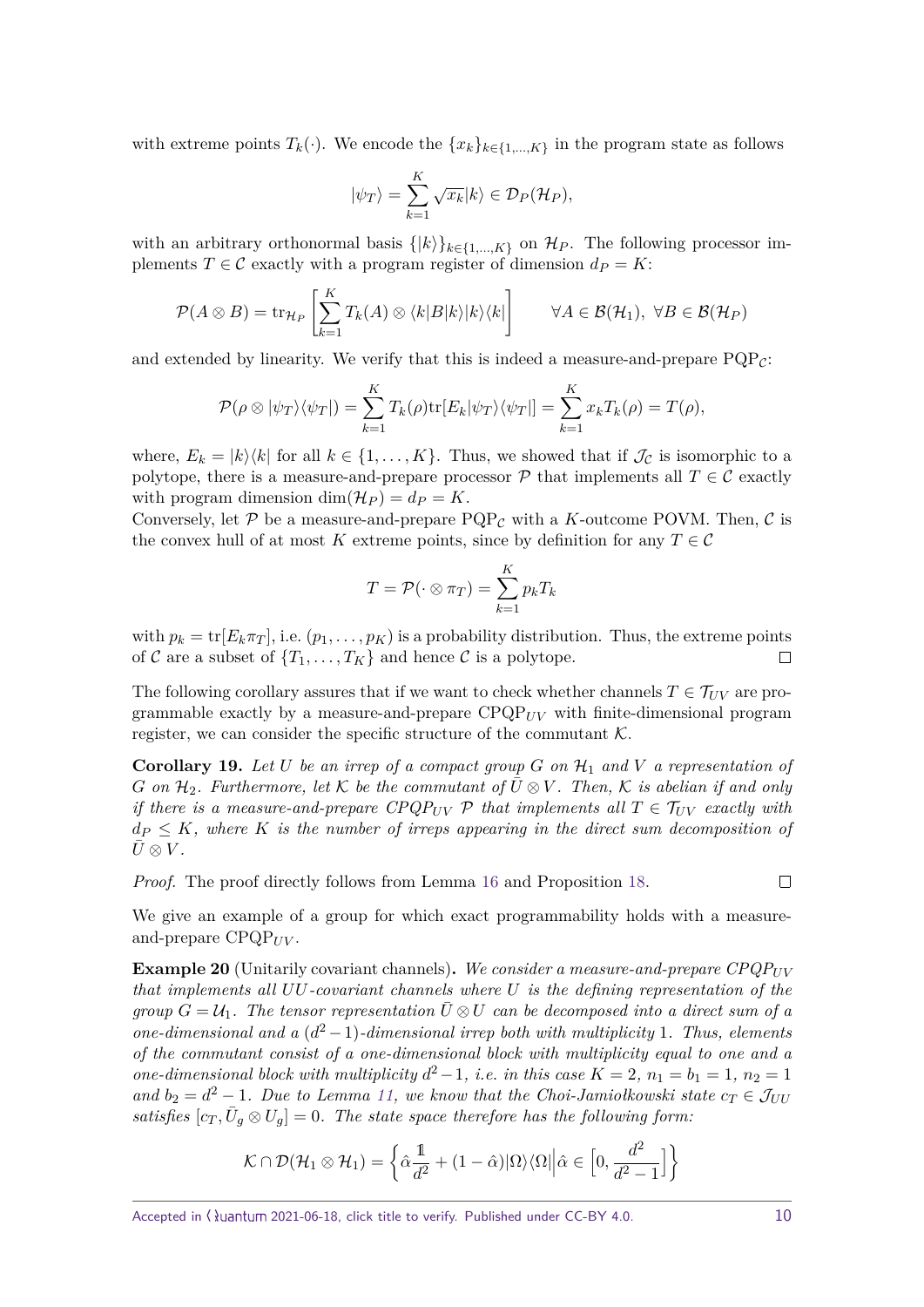*with extreme points*  $|\Omega\rangle\langle\Omega|$  *and*  $\frac{1}{d^2-1}(1-|\Omega\rangle\langle\Omega|)$ *. Thus, T has the form*  $T(\cdot) = \hat{\alpha} \text{tr}(\cdot)\frac{1}{d} +$  $(1 - \hat{\alpha})$ id [\[26,](#page-22-10) [40\]](#page-23-8). Every  $c_T$  can be written as convex combination of the two extreme *points and the set of all convex combinations*

$$
\mathcal{K} \cap \mathcal{D}(\mathcal{H}_1 \otimes \mathcal{H}_1) = \left\{ x | \Omega \rangle \langle \Omega | + (1 - x) \frac{1}{d^2 - 1} (\mathbb{1} - | \Omega \rangle \langle \Omega |) \middle| x \in [0, 1] \right\}
$$

*is isomorphic to a* 1*-simplex. Thus, the measure-and-prepare*  $CPQP_{UV}$  *can be implemented with program dimension*  $d_P = 2$  *using the construction in Proposition [18.](#page-8-0)* 

#### <span id="page-10-0"></span>3.2 Structure of the commutant of the tensor representation

Based on the previous section, one could argue that in the case where the direct sum decomposition of  $U\otimes V$  consists of at least one one-dimensional irrep with multiplicity  $n_k > 1$ , it would not be possible to implement the corresponding *UV*-covariant channel exactly in this case. It is instructive to see why this situation never arises, which we will discuss in this section.

The argument is the following: Assume  $d_1 = d_2 = d$  and that there is a  $k \in \{1, \ldots, K\}$ such that  $n_k > 1$ . Then, there would be elements in  $\mathcal{J}_{UV}$  of the form

$$
B_{\varphi}=|\varphi_{k}\rangle\langle\varphi_{k}|\oplus\mathbf{0}\in\mathcal{J}_{UV}
$$

where  $|\varphi_k\rangle\langle\varphi_k| \in \mathcal{D}(\mathcal{H}_k')$  is a rank-one projector and dim(0) =  $d^2 - n_k$ . By the Choi-Jamiołkowski isomorphism, there is a corresponding channel  $T \in \mathcal{T}_{UV}$ . We consider a Kraus representation of the channel *T*. Since *T* is a completely positive map and rank $(B_{\varphi}) = 1$ , the channel *T* can be written as  $T(\cdot) = X(\cdot)X^*$  with one Kraus operator  $X \in \mathcal{B}(\mathcal{H}_2)$ . Since, additionally, *T* is trace-preserving, we know that  $XX^* = 1 = X^*X$ , i.e. the Kraus operator is a unitary and *T* is a unitary channel

$$
T(\cdot) = W(\cdot)W^*
$$

with  $W \in \mathcal{U}_2$ .

Since there are infinitely many pure states, the processor would have to implement infinitely many corresponding unitary channels. This contradicts the No-Programming Theorem according to which there is no processor that implements infinitely many unitary channels exactly with program dimension  $d_P < \infty$ . This shows that a processor  $P$  with  $d_P < \infty$ cannot exist if  $b_k = 1$  and  $n_k > 1$  for some  $k \in \{1, ..., K\}$ . Note that the above argument fails for  $b_k > 1$ , since then there might be no rank-1 elements in K.

However, from a representation-theoretic perspective this situation does not arise because a one-dimensional irrep in the direct sum decomposition of  $U \otimes \overline{V}$  always has multiplicity ≤ 1 as the following proposition shows.

**Proposition 21.** *Let U be an irrep on* H<sup>1</sup> *of a compact group G. Let V be another representation of G on*  $H_2$  *with dimension*  $d_2 \leq d_1$ *. In a direct sum decomposition of*  $\bar{U} \otimes V$ , the one-dimensional irreps  $\lambda$  appear with multiplicity  $n_{\lambda} \leq 1$ .

*Proof.* Let  $\chi_U$  be the character of the irrep *U*,  $\chi_V$  the character of *V*, and  $\lambda$  the character of the one-dimensional irrep  $\lambda$ . We use the following scalar product (see Lemma [8\)](#page-3-1)

$$
\langle \chi, \psi \rangle = \int_G \overline{\chi(g)} \psi(g) d\mu(g),
$$

where  $\mu$  is the Haar measure on *G*. Here,  $\psi$  is the character of an arbitrary representation of *G*. Note that if *U* is an irrep, then this scalar product of the corresponding characters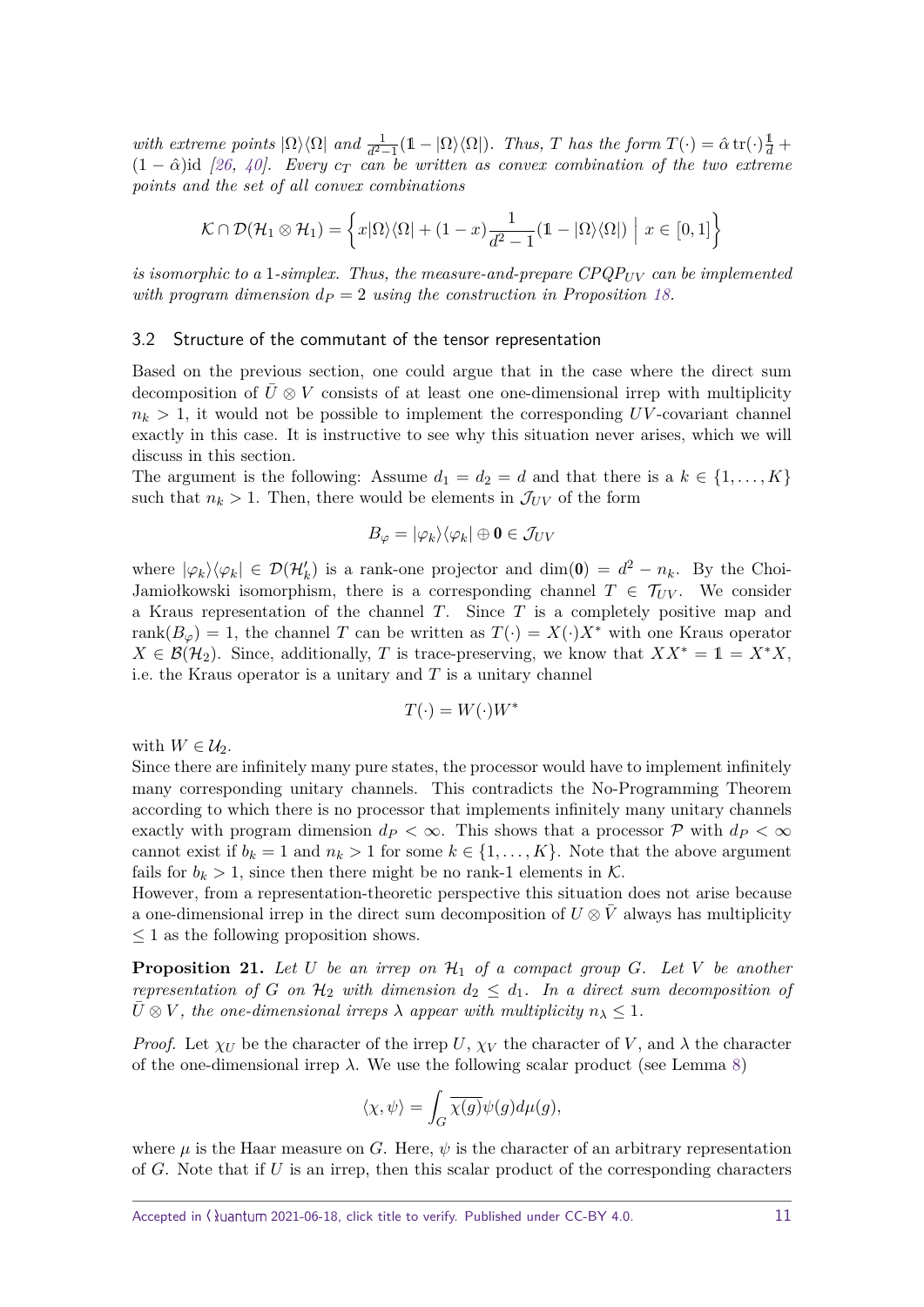gives the multiplicity of *U* in the representation corresponding to  $\psi$  (see Corollary [9\)](#page-3-2). We want to show that the multiplicity of  $\lambda$  in  $\bar{U} \otimes V$  is  $\leq 1$ . Note that the character of  $\bar{U} \otimes V$ is  $\bar{\chi}_{U} \cdot \chi_{V}$ . Let  $\hat{G}$  be the set of irreps of *G* and let

$$
\chi_V=\sum_{\alpha\in\hat{G}}n_\alpha\chi_\alpha
$$

be the decomposition of *V* into irreducible representations on the level of characters. Then,

$$
\langle \lambda, \bar{\chi}_U \cdot \chi_V \rangle = \int_G \overline{\lambda(g)} (\overline{\chi_U(g)} \chi_V(g)) d\mu(g)
$$
  
= 
$$
\int_G \overline{\lambda(g)} \chi_U(g) \chi_V(g) d\mu(g)
$$
  
= 
$$
\langle \lambda \cdot \chi_U, \chi_V \rangle.
$$
  
= 
$$
\sum_{\alpha \in \hat{G}} n_\alpha \langle \lambda \cdot \chi_U, \chi_\alpha \rangle.
$$

Since  $\lambda$  is the character of a one-dimensional irrep, it is equal to the representation itself and  $|\lambda(g)|^2 = 1$  for all  $g \in G$ . Thus,  $\langle \lambda \cdot \chi_U, \lambda \cdot \chi_U \rangle = 1$  and the representation corresponding to  $\lambda \cdot \chi_U$  is again irreducible. Note that the representation corresponding to  $\lambda \cdot \chi_U$  has the same dimension as *U*.

The scalar product  $\langle \lambda \cdot \chi_U, \chi_\alpha \rangle$  thus gives the multiplicity of  $\lambda \cdot \chi_U$  in  $\chi_\alpha$ . Let  $\alpha$  be such that  $n_{\alpha} > 0$ . If the dimension of the representation corresponding to  $\chi_{\alpha}$  is smaller than *d*<sub>2</sub>, then  $\langle \lambda \cdot \chi_U, \chi_\alpha \rangle = 0$  by Lemma [8.](#page-3-1) Thus,  $\langle \lambda, \overline{\chi}_U \cdot \chi_V \rangle = 0$ . If the dimension is *d*<sub>2</sub>, then  $\chi_V = \chi_\alpha$  for dimensional reasons and *V* is irreducible. The multiplicity of an irrep in another irrep can be at most equal to 1 which proves the assertion.  $\Box$ 

**Remark 22.** *We can also give a direct algebraic argument for the impossibility of a onedimensional irrep of*  $G$  *to occur in*  $U \otimes V$  *with multiplicity larger than one, if*  $U$  *is an irrep and V is an irrep, too, and has the same dimension as U. Namely, observe that all pure states in the multiplicity space* K *of a one-dimensional irrep have to be maximally entangled due to Schur's Lemma (their reduced states on both factors have to be maximally mixed). However, there is no two- or higher-dimensional subspace in*  $d \times d$  *that merely consists of maximally entangled states (see, for instance Ref. [\[12,](#page-22-11) Proposition 6]).*

After this discussion, we give a different construction of covariant programmable quantum processors which is more widely applicable.

#### <span id="page-11-0"></span>3.3 Covariant programmable quantum processors from teleportation

If  $K$  is not abelian, we need a different method to show exact programmability. This case appears for example for the finite group *A*<sup>4</sup> [\[16,](#page-22-12) p. 20], which is outside the scope of Ref. [\[30\]](#page-23-6).

**Example 23.** *The alternating group A*<sup>4</sup> *is a subgroup of the symmetric group S*<sup>4</sup> *consisting of only the even permutations:*

*A*<sup>4</sup> = {*e,*(12)(34)*,*(13)(24)*,*(14)(23)*,*(123)*,*(134)*,*(243)*,*(142)*,*(321)*,*(431)*,*(342)*,*(241)}*.*

*Note that*  $K_4 = \{e, (12)(34), (13)(24), (14)(23)\}$  *is an abelian subgroup of*  $A_4$ *, in fact isomorphic to the Klein group, and since it can be described as the set of all elements of order* at most 2, it is a normal subgroup. Its cosets are  $(123)K_4$  and  $(321)K_4 = (123)^2K_4$ , which are conjugacy classes, and the quotient  $A_4/K_4$  is the cyclic group  $\mathbb{Z}/3$  of three elements.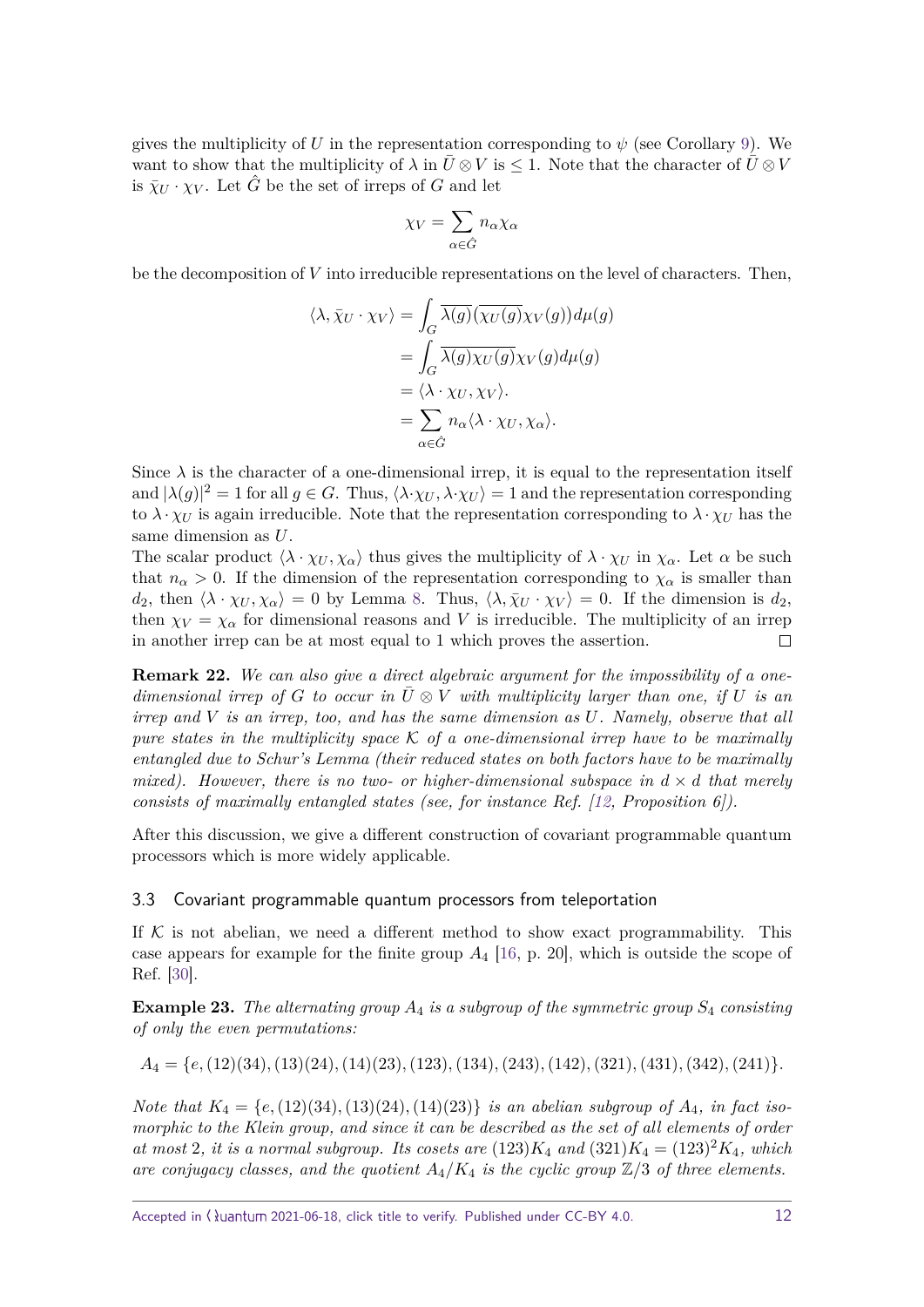*The group has four irreps*  $\varphi^{(0)}$ ,  $\varphi^{(1)}$ ,  $\varphi^{(2)}$ , and  $\vartheta$ . The first three,  $\varphi^{(0)}$ ,  $\varphi^{(1)}$ ,  $\varphi^{(2)}$ , are one*dimensional, while ϑ is three-dimensional [\[16,](#page-22-12) Section 2.3]. Indeed, with the third root of unity*  $\zeta = e^{2\pi i/3}$ , we have  $\varphi^{(j)}((123)^k K_4) = \zeta^{jk}$ *. On the other hand,*  $\vartheta$  has a very intuitive *form as the real SO*(3) *symmetries of a regular tetrahedron in three-space: concretely, let*  $\mathcal{H} = (1,1,1,1)^{\perp} = \{(a_1,a_2,a_3,a_4) : \sum_i a_i = 0\} \subset \mathbb{C}^4$ , which is spanned by the vertices  $v_1 = (3,-1,-1,-1), v_2 = (-1,3,-1,-1), v_3 = (-1,-1,3,-1), v_4 = (-1,-1,-1,3)$  of *the tetrahedron. The group action of*  $\vartheta$  *is simply by permutation of the coordinate axes, and so all its matrices are real; as a consequence,*  $\overline{\vartheta} = \vartheta$ .

*Consider now the set of ϑϑ-covariant channels. Note that they form a semigroup (since they are closed under composition), and at the same time a closed convex set, isomorphic to the*  $3 \times 3$ -states invariant under  $\vartheta \otimes \vartheta$ . The latter representation decomposes as

<span id="page-12-0"></span>
$$
\vartheta \otimes \vartheta \simeq \varphi^{(0)} \oplus \varphi^{(1)} \oplus \varphi^{(2)} \oplus 2\vartheta, \tag{3.1}
$$

*where ϑ appears with multiplicity* 2*. Hence, there are three one-dimensional blocks on the diagonal and two three-dimensional ones, i.e. the commutant consists of three onedimensional blocks and a two-dimensional block of multiplicity three. Thus, Lemma [16](#page-7-1) shows that*  $J_{\vartheta\vartheta}$  *is not a polytope; indeed its extreme points are three maximally entangled pure states, as well as a two-dimensional family of rank-three states, parametrized by the surface of the Bloch sphere. This implies that Corollary [19](#page-9-0) does not cover all cases of interest.*

*We can give a more explicit description of the extreme points and the associated quantum channels. To start, because of the semigroup property, the unitary covariant channels form a group, and since by the preceding representation-theoretic analysis it has three elements, corresponding to the three maximally entangled pure states in*  $J_{\vartheta\vartheta}$ , we are looking for a *unitary V* of degree 3 that commutes with  $\vartheta$  *up to a phase given by the one-dimensional* irreps:  $\vartheta_g V \vartheta_g^* = \varphi_g^{(1)} V$ . Then, the unitary channels  $T_j(\rho) = V^j \rho V^{*j}$  (j = 0,1,2) are *ϑϑ-covariant. For instance, V can be given as*

$$
V|v_1\rangle = \frac{1}{2}(\n\langle v_2 \rangle + \zeta |v_3 \rangle + \zeta^2 |v_4 \rangle),
$$
  
\n
$$
V|v_2\rangle = \frac{1}{2}(\langle v_1 \rangle + \langle v_2 \rangle + \langle v_3 \rangle),
$$
  
\n
$$
V|v_3\rangle = \frac{1}{2}(\langle v_1 \rangle + \langle v_2 \rangle + \langle v_4 \rangle),
$$
  
\n
$$
V|v_4\rangle = \frac{1}{2}(\langle v_1 \rangle + \langle v_2 \rangle + \langle v_3 \rangle),
$$

*keeping in mind that this description is redundant (but consistent), as*  $|v_1\rangle + |v_2\rangle + |v_3\rangle +$  $|v_4\rangle = 0$  and the sum of the r.h.s. vectors vanishes, too. This defines a unitary because *the pairwise inner product of any two of the r.h.s. vectors equals the inner product of the corresponding*  $|v_i\rangle$  *on the l.h.s..* 

*The remaining non-unitary, yet unital, channels, we have to find, are those whose Choi-Jamiołkowski states are extreme points of rank* 3 *of*  $J_{\vartheta\vartheta}$ , which means that the channels *have Kraus rank* 3*. There is one distinguished element in this set, namely the Werner-Holevo channel [\[43\]](#page-23-9)*

$$
W(\rho) = \frac{1}{2} \left( (\operatorname{tr} \rho) \mathbb{1} - \rho^T \right),
$$

where  $T$  denotes the transpose, whose Choi-Jamiołkowski state  $\alpha$  is the normalized projec*tor onto the*  $3 \times 3$ -antisymmetric subspace. It is UU -covariant for arbitrary  $U \in SU(3)$ ; in *particular it is*  $\vartheta \vartheta$ -covariant if we recall that  $\vartheta$  is real, but it is much more symmetric than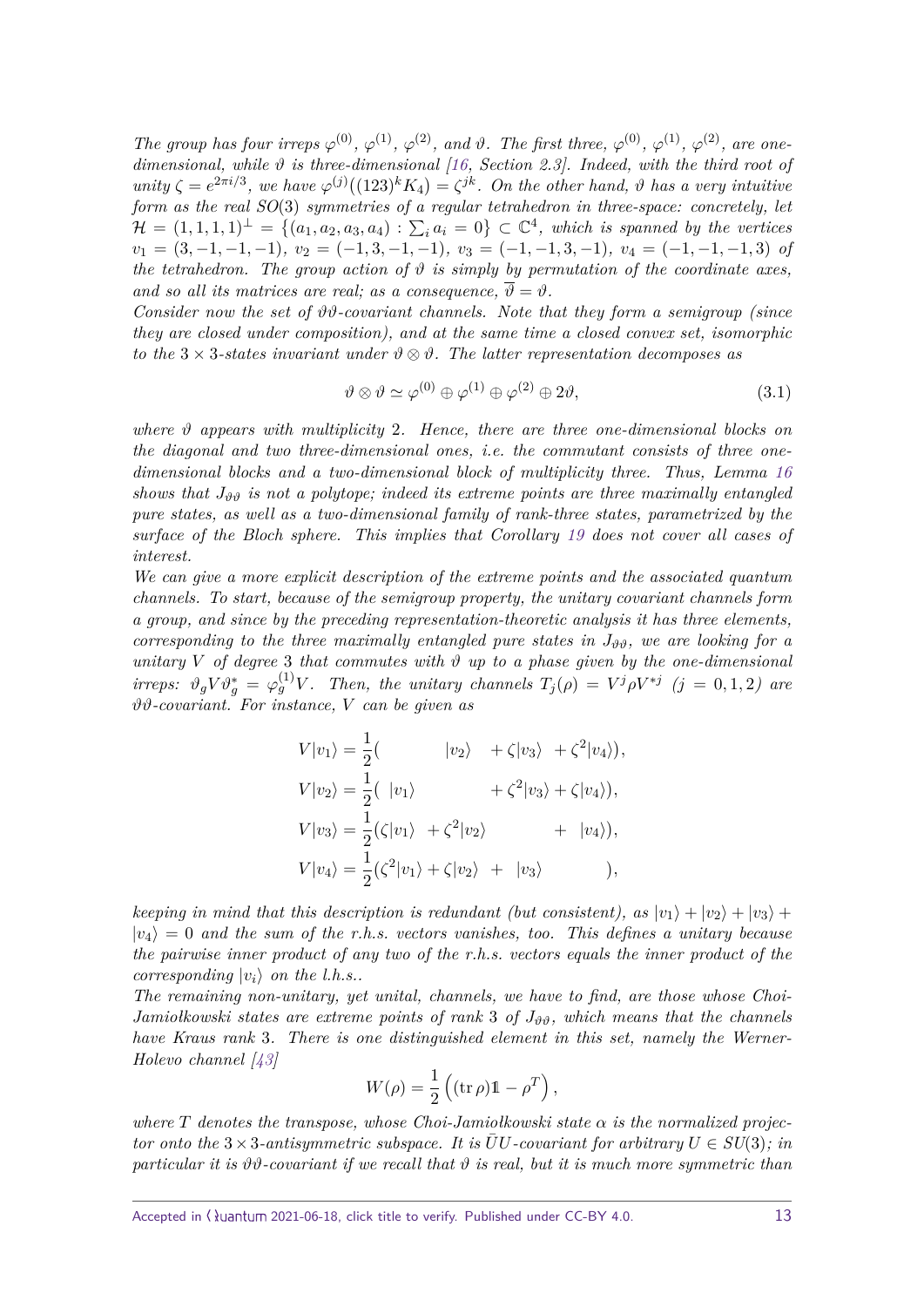*that. It has the curious property that it is extremal in the set of all CPTP maps, hence in particular in the set of covariant ones. Moreover, we note that the channels*  $T_i \circ W \circ T_k$  $(i, k = 0, 1, 2)$  are all  $\vartheta \vartheta$ -covariant by the semigroup property, giving further extreme *points. Their Choi-Jamiołkowski states, which are*  $(\bar{V}^k \otimes V^j) \alpha (\bar{V}^k \otimes V^j)^*$ , generate the *qubit algebra* A *of the multiplicity space of*  $\vartheta$  *in Eq.* [\(3.1\)](#page-12-0). In particular, we will find *subsequently elements from the algebra which are a representation of the Pauli matrices*  $\sigma_X$ ,  $\sigma_Y$ ,  $\sigma_Z$ . This was inspired by the approach taken in [\[14\]](#page-22-13) for a different problem. Let  $P := 1 \text{I}_9 - |\Omega\rangle\langle\Omega| - (13 \otimes V)|\Omega\rangle\langle\Omega| (13 \otimes V^*) - (13 \otimes V)^2 |\Omega\rangle\langle\Omega| (13 \otimes V^*)^2$  be the projection *onto* A*. Using the form of α, which is proportional to the projector onto the antisymmetric subspace, we infer that*  $PF \in \mathcal{A}$ *, where F is the flip (or swap) operator on*  $\mathbb{C}^3 \otimes \mathbb{C}^3$ *. Furthermore, we can verify that*  $[P, 1 \times 1 \times 1] = 0$  *and*  $[P, F] = 0$ *. Combining this with the previous finding that the Choi-Jamiołkowski states of*  $T_i \circ W \circ T_k$  *are in* A, *we obtain four linearly independent elements of* A, namely P, PF,  $P(V \otimes V^*)$  and  $PF(V \otimes V^*)$ . Since *PF* is traceless, *P* is orthogonal to all elements except  $P(V \otimes V^*)$  and *PF* is orthogonal to *all elements except*  $PF(V \otimes V^*)$ *. Thus, we can identify*  $P \simeq 1$ *,*  $V_X := PF \simeq \sigma_X$  *and make* the ansatz  $\sigma_Y \simeq V_Y := aPF(V \otimes V^*) + bPF$ ,  $\sigma_Z = -i\sigma_X \sigma_Y \simeq V_Z := -i(aP(V \otimes V^*) + bP)$ . *Imposing*  $tr(V_X V_Y) = 0$  *and*  $tr(V_Y^2) = 6$  *yields*  $a = \frac{2}{\sqrt{2}}$  $\frac{2}{3}$  and  $b = \frac{1}{\sqrt{3}}$ 3 *:*

$$
1 \approx V_0 = P,
$$
  
\n
$$
\sigma_X \simeq V_X = PF,
$$
  
\n
$$
\sigma_Y \simeq V_Y = \frac{1}{\sqrt{3}} PF(2V \otimes V^* + 1),
$$
  
\n
$$
\sigma_Z \simeq V_Z = \frac{1}{i\sqrt{3}} P(2V \otimes V^* + 1).
$$

*We can verify that indeed*  $V_i V_j + V_j V_i = 2\delta_{ij}P$  *for i*,  $j \in \{X, Y, Z\}$ *. Hence, we can use a Bloch ball representation for the Choi-Jamiołkowski states J* in  $A: J \in \mathcal{A}$  if and only if

$$
J = J_{\vec{\lambda}} = \frac{1}{6} \left( P + \lambda_x V_X + \lambda_y V_Y + \lambda_z V_Z \right),
$$

 $where \ \vec{\lambda} = (\lambda_x, \lambda_y, \lambda_z) \in \mathbb{R}^3$  with  $\lambda_x^2 + \lambda_y^2 + \lambda_z^2 \leq 1$ . Via the Choi-Jamiołkowski iso*morphism, these describe*  $\vartheta \vartheta$ -covariant channels  $W_{\vec{\lambda}}$ . The extremal ones are precisely the *previously found*  $T_0 = id$ ,  $T_1$  *and*  $T_2$ , *as well as the*  $W_{\vec{\lambda}}$  *with*  $\lambda_x^2 + \lambda_y^2 + \lambda_z^2 = 1$ *.* 

We can construct an exact quantum processor for covariant channels based on teleportation simulation, i.e. the simulation of quantum channels by quantum teleportation. In the case of the Pauli group this goes back to the Refs. [\[6,](#page-21-4) [7\]](#page-21-5). Important developments concerning the teleportation of covariant channels can be found in Refs. [\[9,](#page-21-6) [23,](#page-22-14) [31\]](#page-23-10). See also the very recent Ref. [\[41\]](#page-23-11). We know from Refs. [\[35,](#page-23-12) p. 58] and [\[45,](#page-23-13) Proposition 2] that it is always possible to simulate *UV* -covariant channels exactly using the corresponding Choi-Jamiołkowski state. This can easily be formulated as a processor which uses the Choi-Jamiołkowski state as program state and performs the teleportation protocol. Therefore, the dimension of the program register is  $d_1 d_2$ . We will make this precise in the next proposition already present in Refs. [\[35,](#page-23-12) [45\]](#page-23-13), which we have included here for convenience.

<span id="page-13-0"></span>**Proposition 24.** *Let G be a compact group and let U be an irreducible representation on*  $\mathcal{H}_1$ . Let V be another representation of G on  $\mathcal{H}_2$ . Then, there is a CPQP<sub>UV</sub> with program *dimension*  $d_P \leq d_1 d_2$ .

*Proof.* Let  $\rho \in \mathcal{D}(\mathcal{H}_1)$  be the state to be teleported. In this proof, we identify the input space as system *A*,  $\mathcal{H}_1 \simeq \mathcal{H}_A$ , and the program as a composite system with parts *A'* and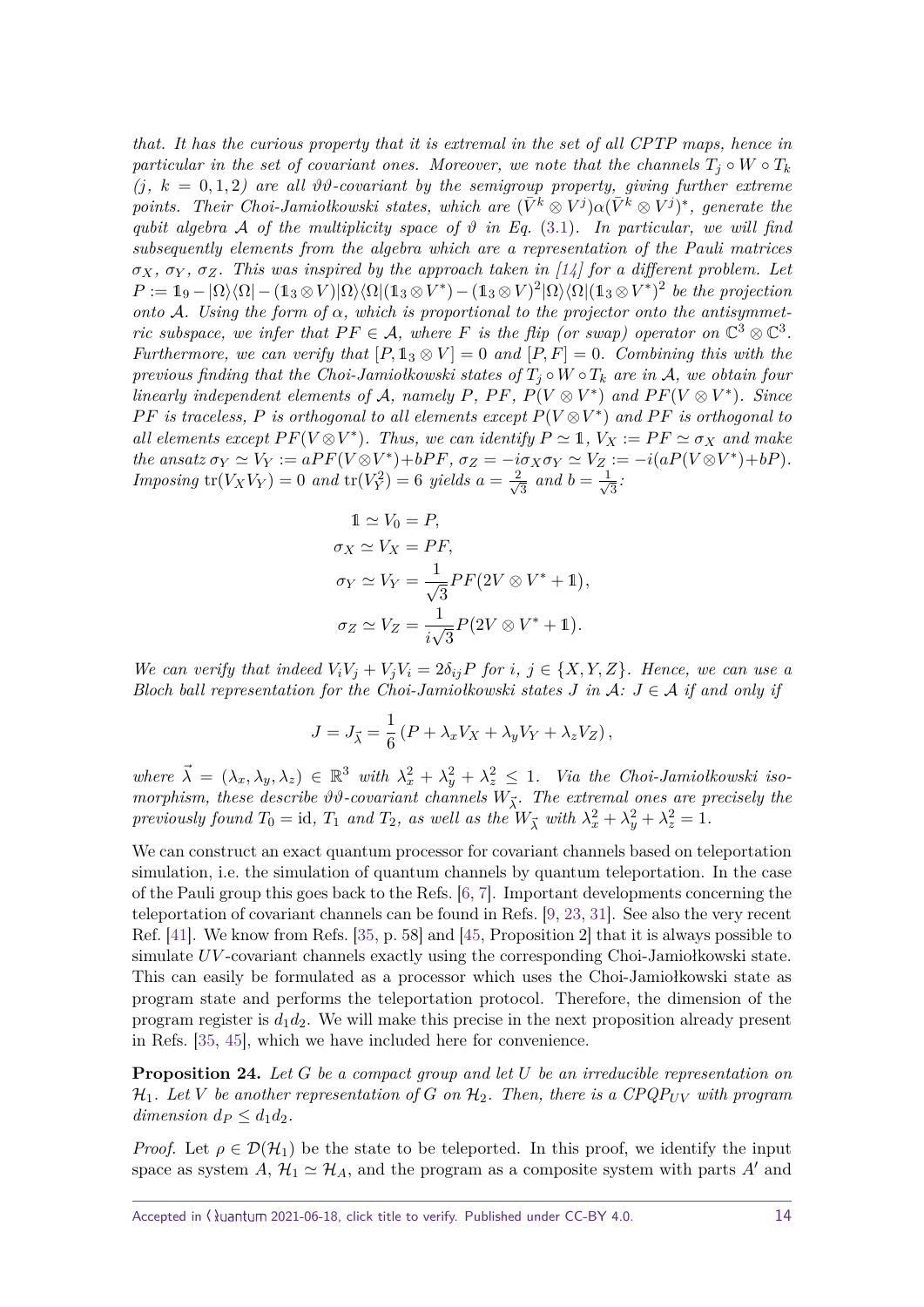$B, H_P \simeq H_{A'} \otimes H_B =: H_{A'B}$ , where  $H_{A'} \simeq H_A$  and  $H_B \simeq H_2$  is isomorphic to the output space of *T*. We will write  $d_1$  for the dimension of *A*. Note that dim  $A = \dim A' = \dim A'' =$ *d*1. The Choi-Jamiołkowski states corresponding to the channels that are simulated serve as program states of the processor running the following protocol:

i) the processor measures according to the POVM

$$
\{M_g\}_{g\in G}:=\{d_1^2(\mathbb 1\otimes \bar{U}_g)|\Omega\rangle\langle \Omega|_{AA'}(\mathbb 1\otimes \bar{U}_g)^*d\mu(g)\}_{g\in G}.
$$

Due to Schur's Lemma this is a POVM. Note that this POVM can potentially be continuous.

ii) On outcome g, apply  $V_g^*(\cdot)V_g$  to the outcome of the protocol.

This construction of a processor implements *UV*-covariant channels  $T \in \mathcal{T}_{UV}$  with the Choi-Jamiołkowski state as program state. The map is defined as

$$
\mathcal{P}(X \otimes Y) := \int_G V_g^* \text{tr}_{AA'}[(X \otimes Y)(M_g \otimes \mathbb{1}_B)]V_g \qquad \forall X \in \mathcal{B}(\mathcal{H}_A), \ \forall Y \in \mathcal{B}(\mathcal{H}_{A'B}) \quad (3.2)
$$

and extended by linearity. Let us verify that indeed

<span id="page-14-2"></span><span id="page-14-1"></span>
$$
\mathcal{P}(\rho^A \otimes c_T^{A'B}) = T(\rho). \tag{3.3}
$$

In the following, we insert the definition of the Choi-Jamiołkowski state  $c_T^{A'B} = (\mathrm{id}_{A'} \otimes$  $T^{A''B}$ )|Ω $\rangle\langle\Omega|_{A'A''}$  and we use  $(X \otimes 1)|\Omega\rangle = (1 \otimes X^T)|\Omega\rangle, X^T = \overline{X}$  for Hermitian *X* as well as  $\text{tr}_{A'}[(X \otimes 1)|\Omega\rangle\langle\Omega|_{AA'}(Y \otimes 1)] = 1/d_1XY$ . Here, A'' is again a system isomorphic to *A*. We calculate

$$
\begin{split}\n&\text{tr}_{AA'}[(\rho^{A}\otimes c_{T}^{A'B})M_{g}\otimes \mathbb{1}_{B}] \\
&= d_{1}^{2}d\mu(g)\,\text{tr}_{AA'}\left[(\rho^{A}\otimes(\text{id}_{A'}\otimes T^{A''B})|\Omega\rangle\langle\Omega|_{A'A''})(\mathbb{1}_{A}\otimes \bar{U}_{g})|\Omega\rangle\langle\Omega|_{AA'}(\mathbb{1}_{A}\otimes \bar{U}_{g})^{*}\otimes \mathbb{1}_{B}\right] \\
&= d_{1}^{2}d\mu(g)\,\text{tr}_{AA'}\left[((\text{id}_{A'}\otimes T^{A''B})|\Omega\rangle\langle\Omega|_{A'A''})(\mathbb{1}_{A}\otimes \bar{U}_{g})(\mathbb{1}_{A}\otimes \bar{\rho}^{A'})|\Omega\rangle\langle\Omega|_{AA'}(\mathbb{1}_{A}\otimes \bar{U}_{g})^{*}\otimes \mathbb{1}_{B}\right] \\
&= d_{1}^{2}d\mu(g)\,\text{tr}_{A'}\left((\text{id}_{A'}\otimes T^{A''B})|\Omega\rangle\langle\Omega|_{A'A''}(\bar{U}_{g}\bar{\rho}\bar{U}_{g}^{*}\otimes \mathbb{1}_{B})_{A'}\right)\frac{1}{d_{1}} \\
&=\frac{d_{1}}{d_{1}}T(U_{g}\rho U_{g}^{*})d\mu(g) \\
&=V_{g}T(\rho)V_{g}^{*}d\mu(g),\n\end{split}
$$

Applying the unitary conjugation as in Eq. [\(3.2\)](#page-14-1) and integrating yields Eq. [\(3.3\)](#page-14-2). This shows that  $P$  is indeed a  $\text{CPQP}_{UV}$  with the desired program dimension.  $\Box$ 

Using the structure of the commutant  $K$ , we can reduce the program requirements further:

<span id="page-14-0"></span>**Theorem 25.** Let U be an irrep on  $\mathcal{H}_1$  of a compact group  $G$ , V another representation *of*  $G$  *on*  $H_2$ *, and let*  $K$  *be of the form* 

$$
\mathcal{K} = \bigoplus_{k=1}^K 1\!\!1_{b_k} \otimes \mathcal{B}(\mathcal{H}'_k).
$$

*Then, there exists a CPQP<sub>UV</sub> with program dimension*  $d_P = \sum_{k=1}^{K} n_k$ *, where*  $n_k =$  $\dim(\mathcal{H}'_k)$ .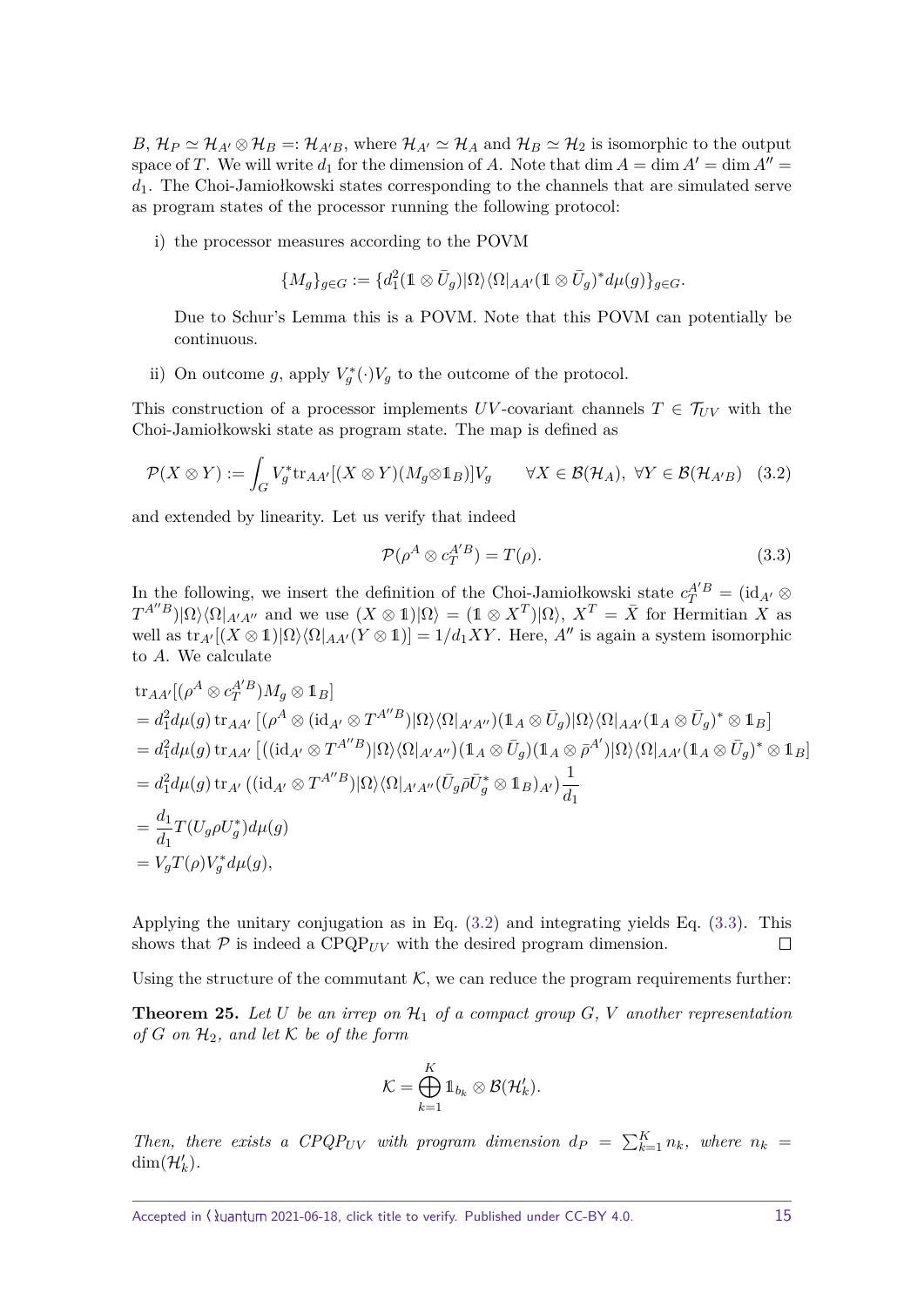*Proof.* Since we have a programmable quantum processor  $P$ , constructed in Proposition [24,](#page-13-0) available, we combine its protocol, i.e. the teleportation simulation part, with a compression map which reduces the program dimension. Instead of  $K$  we consider a simpler matrix algebra with all multiplicities removed. These matrix algebras are isomorphic. Let

$$
D^*:\mathcal{K}\to \bigoplus_{k=1}^K\mathcal{B}(\mathcal{H}'_k)
$$

be this isomorphism and let  $\mathcal{H}_P = \bigoplus_{k=1}^K \mathcal{H}'_k$ , which has dimension  $d_P = \sum_{k=1}^K n_k$ . Thus, *D*<sup>∗</sup> is a unital completely positive map with unital completely positive inverse  $C^*$  [\[8,](#page-21-7) Example II.6.9.3(i). Let  $\ddot{C}$ ,  $\ddot{D}$  be their dual maps. Both maps can be extended to quantum channels  $C : \mathcal{B}(\mathcal{H}_1 \otimes \mathcal{H}_2) \to \mathcal{B}(\mathcal{H}_P), D : \mathcal{B}(\mathcal{H}_P) \to \mathcal{B}(\mathcal{H}_1 \otimes \mathcal{H}_2)$  by composing them with trace-preserving conditional expectations onto the respective subalgebras. Note that we identify the subalgebras in the images of  $\tilde{C}$ ,  $\tilde{D}$  with subalgebras of  $\mathcal{B}(\mathcal{H}_P)$  and  $\mathcal{B}(\mathcal{H}_1 \otimes \mathcal{H}_2)$ , respectively. The maps *C* and *D* are completely positive since the conditional expectations are [\[5,](#page-21-8) Proposition 5.2.2]. We define

$$
\mathcal{P}' = \mathcal{P} \circ (\mathrm{id} \otimes D),
$$

and it follows that  $\mathcal{P}'(\rho \otimes C(c_T)) = T(\rho)$ .

**Remark 26.** *Comparing Proposition [24](#page-13-0) to Theorem [25,](#page-14-0) we see that the bound in the theorem is strictly better as soon as there is one index*  $k$  *such that*  $b_k > 1$ *. Recall that the*  $b_k$  are the dimensions of the irreps appearing in  $\overline{U} \otimes V$ . Thus, the improvement of *Theorem [25](#page-14-0) over Proposition [24](#page-13-0) is larger, the more different irreps of dimension strictly larger than* 1 *appear in*  $U \otimes V$  *and the larger the dimension of these irreps is.* 

## <span id="page-15-0"></span>4 Bounds for Approximate Programmability

Since exact universal programmable quantum processors are impossible, there is a great interest in approximate versions of such devices. After having considered exact programmability in the last section, we now want to approximate the output such that the programmed output is close to the ideal output. Therefore, we need the concept of an  $\epsilon$ -CPQP<sub>*UV*</sub> from Definition [12,](#page-4-2) which is a processor that implements a channel  $T^{\epsilon}$  instead of the exact result *T*. However, it should be  $\epsilon$ -close to the ideal one in diamond norm. Having recalled this, the question of program requirements arises and hence, we show that the program register requirements for an  $\epsilon$ -CPQP<sub>UV</sub> are not much lower than for an exact CPQP<sub>UV</sub>. Note that we can still benefit from the covariance property and the corresponding structure of the commutant  $K$ .

#### 4.1 Upper bounds on the program dimension

We construct generic upper bounds for the dimension of the program register *d<sup>P</sup>* . We seek to establish an  $\epsilon$ -net on the set of covariant channels  $\mathcal{T}_{UV}$ . Therefore, we need the following result about  $\epsilon$ -nets from Ref. [\[28\]](#page-22-15).

<span id="page-15-1"></span>**Lemma 27** ( $\epsilon$ -nets in  $\mathbb{R}^n$  [\[28,](#page-22-15) Lemma 9.5]). Let  $\epsilon \in (0,1)$  and let  $\|\cdot\|$  be any norm on  $\mathbb{R}^n$ . There is an  $\epsilon$ -net S on the unit sphere  $S^{n-1}_{\|\cdot\|}$  of  $(\mathbb{R}^n, \|\cdot\|)$  of cardinality

$$
|\mathcal{S}| \le \left(1 + \frac{2}{\epsilon}\right)^n.
$$

*That means, for all*  $x \in S^{n-1}_{\|\cdot\|}$ , there is a  $y \in S$  such that  $\|x - y\| \le \epsilon$ .

 $\Box$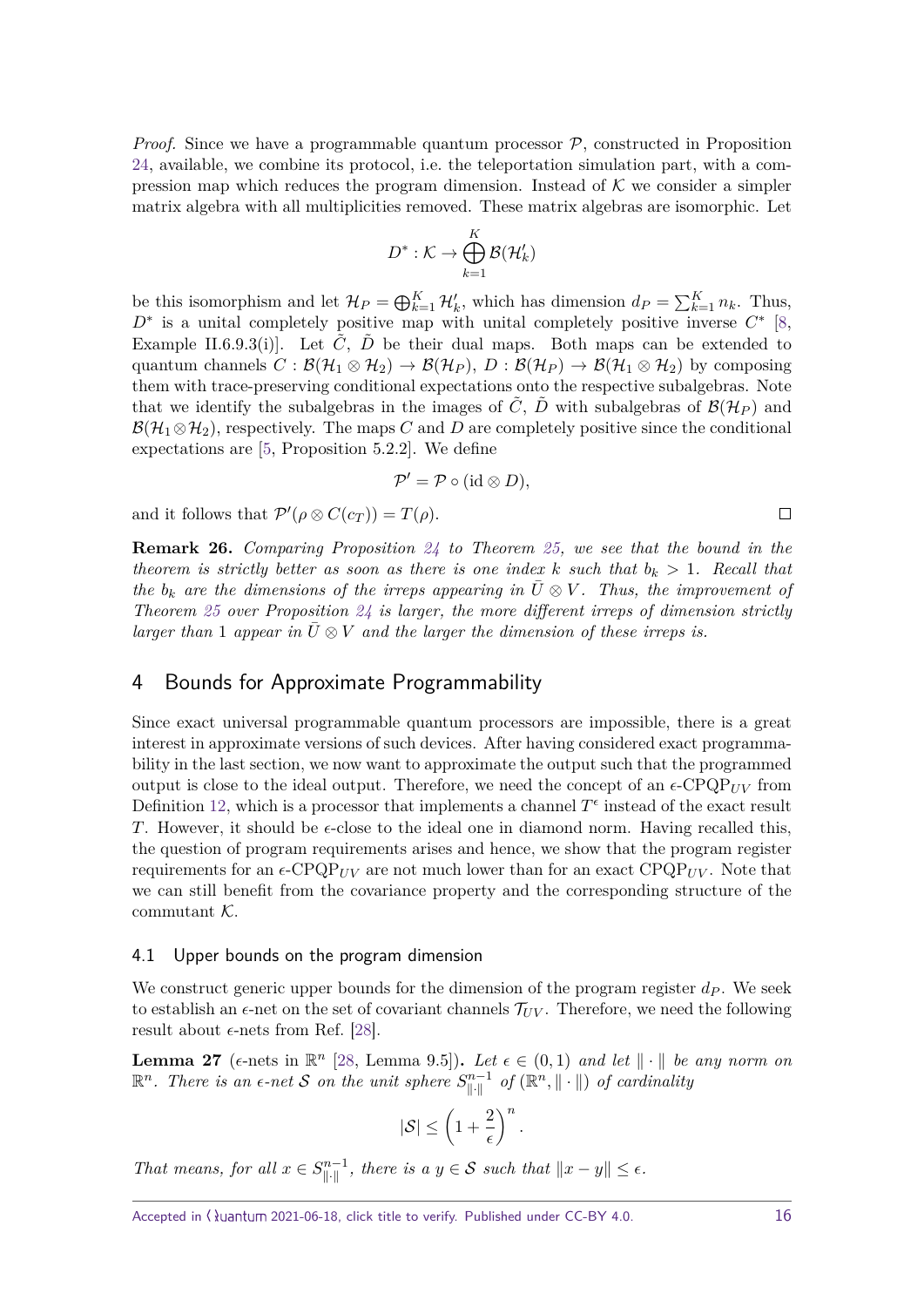Due to the Choi-Jamiołkowski isomorphism, there is a  $c_T \in \mathcal{J}_{UV}$  corresponding to each  $T \in \mathcal{T}_{UV}$ . According to Lemma [11,](#page-4-1) we know that  $\mathcal{J}_{UV} \subseteq \mathcal{K} \cap \mathcal{D}(\mathcal{H}_1 \otimes \mathcal{H}_2)$ . Thus, we can make use of the special block-diagonal structure of  $K$ .

<span id="page-16-1"></span>**Proposition 28.** *Let*

$$
\mathcal{K} = \bigoplus_{k=1}^K 1\!\!1_{b_k} \otimes \mathcal{B}(\mathcal{H}'_k).
$$

*For*  $\epsilon \in (0,1)$ *, there is a set*  $\mathcal{S}_{UV} \subseteq \mathcal{T}_{UV}$  *such that for all*  $T \in \mathcal{T}_{UV}$ *, there is a*  $T^{\epsilon} \in \mathcal{S}_{UV}$ *such that*  $||T - T^{\epsilon}||_{\infty} \leq 2\epsilon$ . Moreover,

$$
|\mathcal{S}_{UV}| \le \left(1 + \frac{2}{\epsilon}\right)^{d_n},
$$

*where*  $d_n = \sum_{k=1}^{K} n_k^2$ .

*Proof.* Since  $\mathcal{J}_{UV} \subseteq \mathcal{K}$  by Lemma [11,](#page-4-1) the real vector space Ling  $\mathcal{J}_{UV}$  generated by  $\mathcal{J}_{UV}$  has dimension at most  $d_n$ . Using the Choi-Jamiołkowski isomorphism, we infer that  $\lim_{\mathbb{R}} \mathcal{T}_{UV}$ is a real subspace of  $\mathcal{B}(\mathcal{B}(\mathcal{H}_1), \mathcal{B}(\mathcal{H}_2))$  of dimension at most  $d_n$ . The restriction of the diamond norm turns ( $\text{Lin}_{\mathbb{R}}$   $\mathcal{T}_{UV}$ ,  $\|\cdot\|_{\diamond}$ ) into a real normed space which is isometrically isomorphic to  $(\mathbb{R}^{d_n}, \|\cdot\|)$  for some induced norm  $\|\cdot\|$ . Moreover,  $||T||_{\diamond} = 1$  for all  $T \in \mathcal{T}_{UV}$ . Lemma [27](#page-15-1) thus ensures the existence of an  $\epsilon$ -net S on the unit sphere of  $(\text{Lin}_{\mathbb{R}} \mathcal{T}_{UV}, \|\cdot\|_{\diamond})$ and the unit sphere contains  $\mathcal{T}_{UV}$ . To obtain  $\mathcal{S}_{UV}$ , we repeat the following steps. Take  $\Phi \in \mathcal{S}$ . If  $\Phi \in \mathcal{T}_{UV}$ , keep it and proceed to the next element. If there is no  $T \in \mathcal{T}_{UV}$  such that  $\|\Phi - T\|_{\infty} \leq \epsilon$ , remove  $\Phi$  from the set and proceed to the next element. If there is a  $T \in \mathcal{T}_{UV}$  such that  $\|\Phi - T\|_{\infty} \leq \epsilon$ , exchange  $\Phi$  by *T* and proceed to the next element. This algorithm constructs  $S_{UV}$  with the desired properties. Indeed, for any  $T \in \mathcal{T}_{UV}$ , there is  $a \Phi \in \mathcal{S}$  and  $a \mathcal{T}^{\epsilon} \in \mathcal{S}_{UV}$  such that  $||T - \Phi||_{\diamond} \leq \epsilon$ ,  $||T^{\epsilon} - \Phi||_{\diamond} \leq \epsilon$ . Thus,  $||T^{\epsilon} - T||_{\diamond} \leq 2\epsilon$ . The cardinality bound follows since by construction  $|\mathcal{S}_{UV}| \leq |\mathcal{S}|$ .  $\Box$ 

The previous proposition allows us to construct an  $\epsilon$ -CPQP<sub>*UV*</sub>.

<span id="page-16-0"></span>**Proposition 29.** For a compact group G and representations U on  $\mathcal{H}_1$ , V on  $\mathcal{H}_2$  such *that*

$$
\mathcal{K} = \bigoplus_{k=1}^K 1\!\!1_{b_k} \otimes \mathcal{B}(\mathcal{H}'_k),
$$

*there exists an*  $\epsilon$ -CPQP<sub>*UV*</sub> *with program dimension* 

$$
d_P \le \left(1 + \frac{2}{\epsilon}\right)^{d_n}
$$

*where*  $d_n = \sum_{k=1}^K n_k^2$  *and*  $n_k = \dim(\mathcal{H}'_k)$ *.* 

*Proof.* Let  $S_{UV} = \{T_1^{\epsilon}, \ldots, T_s^{\epsilon}\}\$ be the set from Proposition [28.](#page-16-1) Then, we can define a processor by

$$
\mathcal{P}(X \otimes Y) = \sum_{i=1}^{s} \langle i | Y | i \rangle T_i^{\epsilon}(X) \qquad \forall X \in \mathcal{B}(\mathcal{H}_1), \ \forall Y \in \mathcal{B}(\mathcal{H}_P)
$$

and extending by linearity. Here,  $\{|i\rangle\}_{i\in\{1,\ldots,s\}}$  is an orthonormal basis of  $\mathcal{H}_P$ . Choosing the program state for any  $T \in \mathcal{T}_{UV}$  to be  $|i\rangle\langle i|$  if  $||T - T_i^{\epsilon}||_{\infty} \leq 2\epsilon$ , the map  $\mathcal{P}$  can be checked to be an  $\epsilon$ -CPQP<sub>*UV*</sub> using Proposition [28.](#page-16-1)  $\Box$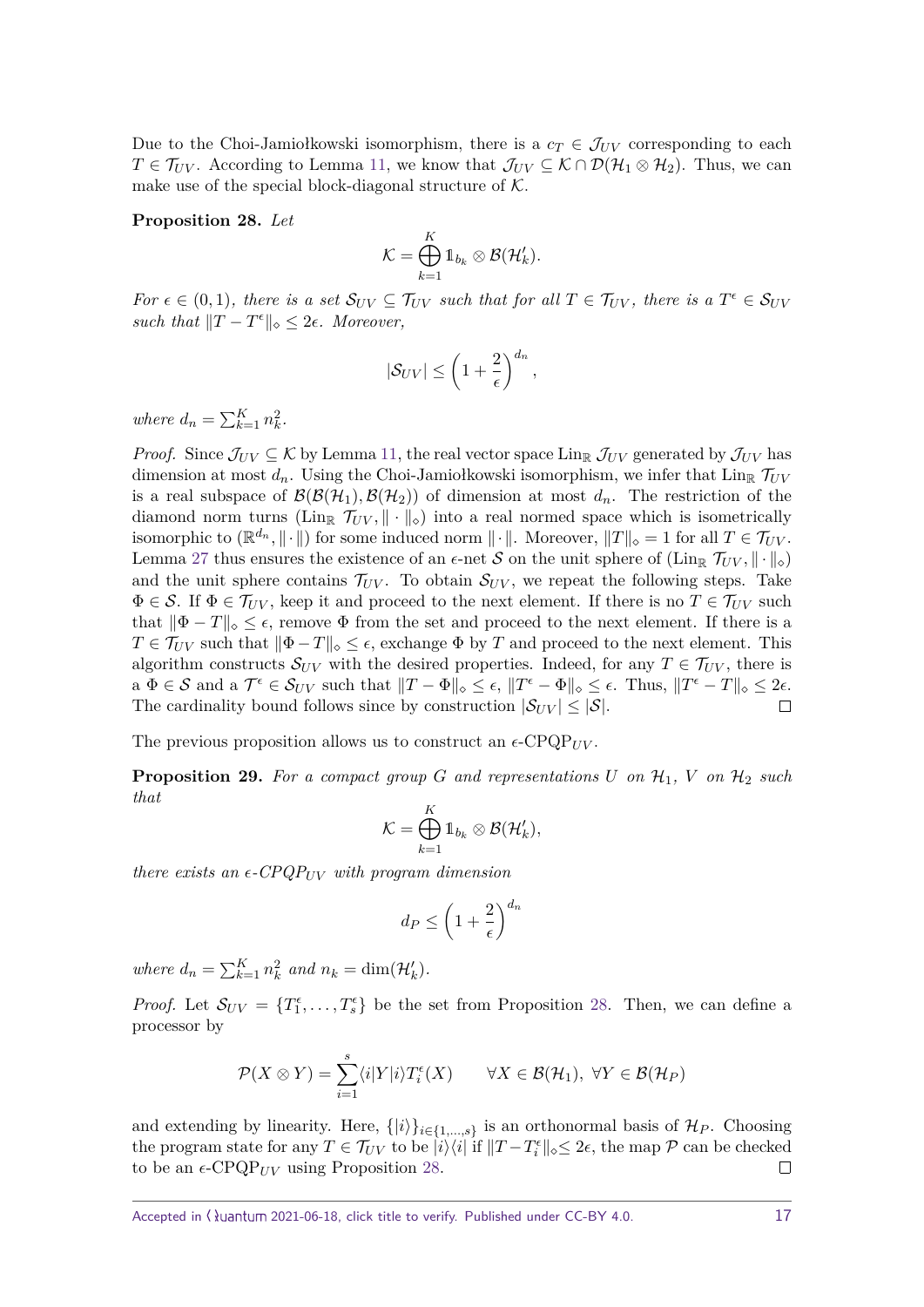<span id="page-17-1"></span>**Remark 30.** *Note that in the case in which U and V are the trivial representation and*  $d_1 = d_2 = d$ , Proposition [29](#page-16-0) states that

$$
d_P \le \left(1 + \frac{2}{\epsilon}\right)^{d^4}.
$$

*This does not match the upper bounds of*  $d_P \leq (K/\epsilon)^{d^2}$  *obtained in Ref.* [\[27\]](#page-22-5), which are *also derived using*  $\epsilon$ -nets. The reason is that the construction in Ref. [\[27\]](#page-22-5) only implements *all unitary channels in dimension d instead of all quantum channels, which is what our construction does. In the same setting, a slight arithmetic improvement of the work*  $\left[47\right]$ *yields lower bounds of the form*

<span id="page-17-0"></span>
$$
d_P \ge \left(1 + \frac{\Theta(d^{-2})}{\sqrt{\epsilon}}\right)^{d^2 - 1 - \delta} \tag{4.1}
$$

*if the program states are required to be pure, for any*  $\delta > 0$ . Thus, the question remains if *the bounds in Proposition [29](#page-16-0) are optimal for trivial symmetries. We will argue that this is not the case.*

*By Ref.* [\[10\]](#page-21-2), the extreme points of  $CPTP(\mathcal{H}_1, \mathcal{H}_2)$  have Kraus rank of at most  $d_1$ , whereas *general channels can have Kraus rank up to*  $d_1d_2$ . The set of  $CPTP(\mathcal{H}_1, \mathcal{H}_2)$  is a subset of *a real vector space of dimension*  $d_1^2(d_2^2 - 1)$ , thus by Carathéodory's theorem, any channel *is a combination of at most*  $r = d_1^2(d_2^2 - 1) + 1$  *extremal channels (see also Remark [13\)](#page-5-1). Thus, we only need an*  $\epsilon$ -net on the set of channels with Kraus rank at most  $d_1$ . Let N be *the cardinality of this net. Then, we can approximately program all extremal channels with a measure-and-prepare processor and pure orthogonal states in an N-dimensional program register. This implies that the same processor approximately programs all channels by using mixtures of up to r basis states as program registers; alternatively, we could use the corresponding superpositions of the basis vectors to obtain pure program states. It remains to bound N.*

*We can construct the*  $\epsilon$ -net on the set of channels with Kraus rank at most  $d_1$  by considering *their Choi-Jamiołkowski states, which are states on*  $H_1 \otimes H_2$  *of rank*  $\leq d_1$ *. These can be purified to pure states on*  $H_1 \otimes H_2 \otimes H'_1$ , where  $H'_1 \simeq H_1$ . In Ref. [\[18,](#page-22-16) Lemma III.6] it *is shown that a*  $\delta$ -net on such states with respect to the trace norm exists that has  $N \leq$  $\sqrt{5}$  $\left(\frac{5}{\delta}\right)^{2d_1^2d_2}$  $elements;$  tracing out  $\mathcal{H}'_1$  gives us the desired net on Choi-Jamiołkowski states with bounded rank, since the trace norm satisfies data-processing. By Ref.  $[42, Eq. (3.414)],$  $[42, Eq. (3.414)],$ *for two channels*  $T_1, T_2 \in \text{CPTP}(\mathcal{H}_1, \mathcal{H}_2)$  *and their respective Choi-Jamiołkowski states c*1*, c*2*, it holds that*

$$
||T_1 - T_2||_{\diamond} \le d_1 ||c_1 - c_2||_1.
$$

*Thus, choosing*  $\delta = \frac{\epsilon}{d}$  $\frac{\epsilon}{d_1}$  provides the desired  $\epsilon$ -net.

We conclude that Proposition [29](#page-16-0) is not optimal, because it gives an exponent of  $d^4$ , whereas *the above construction improves this to*  $O(d^3 \log d)$ *. It remains open, however, if the latter is optimal or whether it is possible to further improve this exponent. Note that for mixed program states, the bound in Eq.* [\(4.1\)](#page-17-0) *does not apply, but we can purify the program states at only little extra cost, cf. Remark [13.](#page-5-1)*

#### 4.2 Lower Bounds for the program dimension

We seek to provide lower bounds on the program dimension of an  $\epsilon$ -CPQP<sub>*UV*</sub>. The main idea is that all information about the *UV*-covariant channel  $T \in \mathcal{T}_{UV}$  is contained in its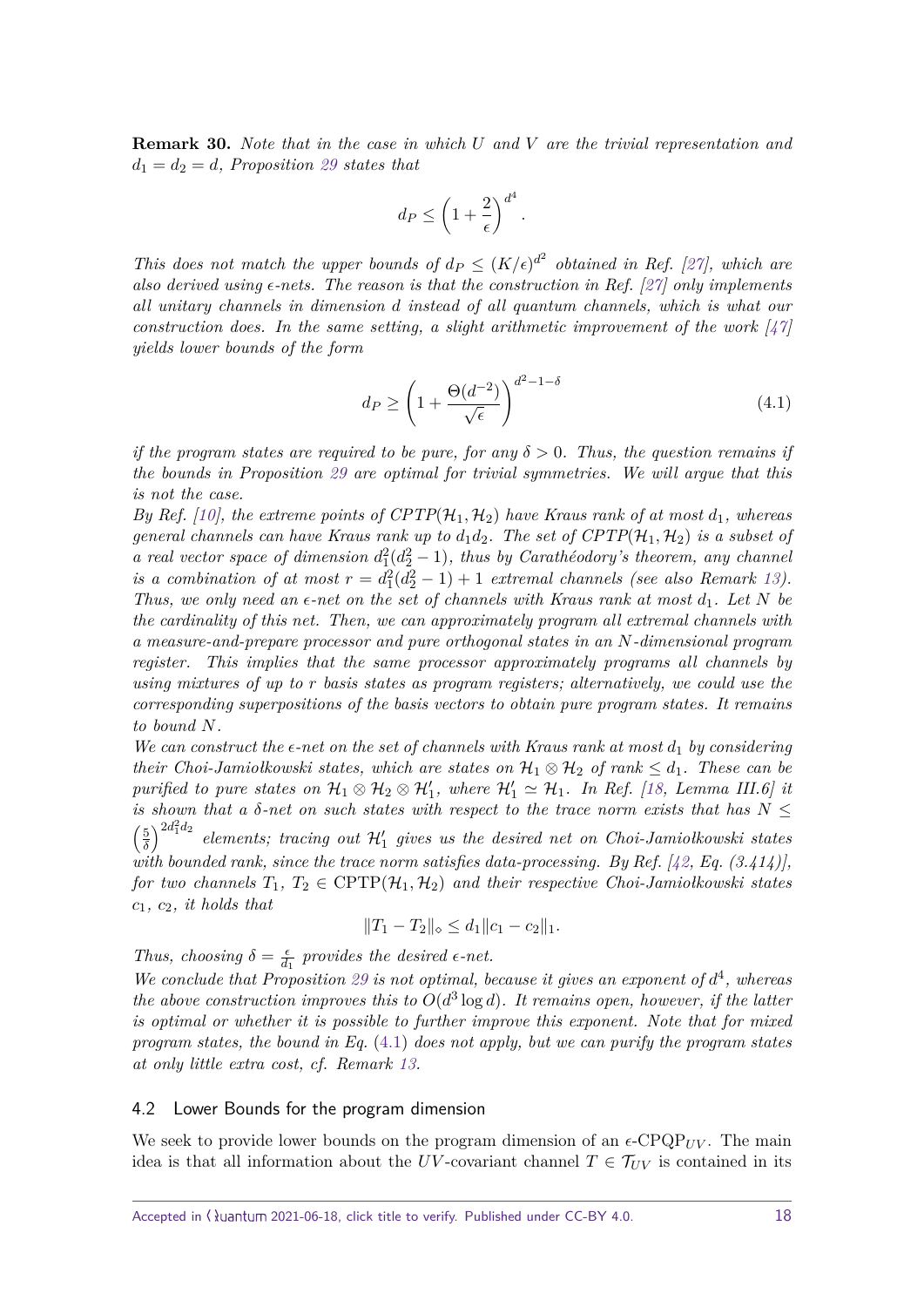corresponding Choi-Jamiołkowski state  $c_T$ . Thus, the program state  $\pi_T \in \mathcal{D}(\mathcal{H}_P)$  has to store all information about  $c_T$ . Using the *Holevo information* to quantify the amount of information, we obtain the following lower bounds:

<span id="page-18-0"></span>**Theorem 31.** Let  $\epsilon \in [0,1)$ ,  $\mathcal{P}^{\epsilon} \in CPTP(\mathcal{H}_1 \otimes \mathcal{H}_P, \mathcal{H}_2)$  be an  $\epsilon$ -CPQP<sub>UV</sub>, G be a *compact group with an irrep*  $U$  *on*  $H_1$  *and*  $V$  *be a representation on*  $H_2$ *. Then, the following lower bound for the program dimension d<sup>P</sup> holds*

$$
\frac{1}{2^{2h(\epsilon)}}\biggl(\sum_{k=1}^Kn_k\biggr)^{(1-2\epsilon)}
$$

*with*  $h(\epsilon) = H(\epsilon, 1 - \epsilon) = -\epsilon \log \epsilon - (1 - \epsilon) \log(1 - \epsilon)$  *being the binary entropy,*  $n_k$  *the multiplicity of the irrep*  $k \in \{1, ..., K\}$  *in the direct sum decomposition of*  $\overline{U} \otimes V$  *and*  $\epsilon$ *the approximation parameter of the*  $\epsilon$ *-CPQP<sub>UV</sub>.* 

*Proof.* Every channel  $T^{\epsilon}$ , the processor is able to implement, corresponds to a Choi-Jamiołkowski state  $c_T \in \mathcal{D}(\mathcal{H}_1 \otimes \mathcal{H}_2)$  which can be understood as the output state of the processor  $\mathcal{P}^{\epsilon} \in \text{CPTP}(\mathcal{H}_1 \otimes \mathcal{H}_P, \mathcal{H}_2)$  tensorized with the  $d_1$ -dimensional identity map id :  $\mathcal{B}(\mathcal{H}_1) \to \mathcal{B}(\mathcal{H}_1)$ . The construction

$$
[\mathrm{id}\otimes \mathcal{P}^\varepsilon](\vert\Omega\rangle\langle\Omega\vert_{\mathcal{H}_1\otimes\mathcal{H}_1}\otimes\cdot):\mathcal{B}(\mathcal{H}_P)\to\mathcal{B}(\mathcal{H}_1\otimes\mathcal{H}_2)
$$

provides a quantum channel which maps every program state *π<sup>T</sup>* to a Choi-Jamiołkowski state  $c_{T^{\epsilon}}$ . This is a completely positive map because the processor map itself and the identity map are completely positive. Let

$$
\chi(\{\rho_i, p_i\}) := S\left(\sum_i p_i \rho_i\right) - \sum_i p_i S(\rho_i)
$$

be the Holevo information, where *S* is the von Neumann entropy and  $\{\rho_i, p_i\}$  is an ensemble of quantum states. Let  $p^{(k)} := (p_1^{(k)})$  $p_1^{(k)},\ldots,p_{N_k}^{(k)}$  $N_k^{(k)}$  be a probability distribution and let  $|\psi_i^{(k)}\rangle$  $\langle \psi_j^{(k)} \rangle \langle \psi_j^{(k)}|$  $|\mathcal{D}_j^{(k)}| \in \mathcal{D}_P(\mathcal{H}'_k), j \in \{1, \ldots, N_k\},$  be a collection of states such that  $\{| \psi_i^{(k)}\rangle$  $\langle k \rangle \rangle, p_j^{(k)}$  $j^{(k)}$ } is a 1-design [\[2,](#page-21-9) [17\]](#page-22-17), i.e. its average is the same as the uniform average over pure states with respect to the Haar measure. Then,  $p = (\lambda_1 p^{(1)}, \dots, \lambda_K p^{(K)})$  is a probability distribution on Choi-Jamiołkowski states  $c_T \in \mathcal{J}_{UV}$ , where  $p_j^{(k)}$  $j_j^{(k)}$  corresponds to  $c_{T_{(k),j}}:=0\oplus\frac{1}{b_k}$  $\frac{1}{b_k}1\!\!1_{b_k}\otimes|\psi_j^{(k)}|$  $\langle \psi_j^{(k)} \rangle \langle \psi_j^{(k)}|$  $\left| \begin{array}{c} (k) \\ j \end{array} \right| \oplus 0$ . Here,  $\lambda_k = \frac{n_k}{d_c}$  $\frac{n_k}{d_c}$ , where  $d_c = \sum_{k=1}^K n_k$ . The  $c_{T_{(k),j}}$  are constructed such that they are elements of  $\mathcal{J}_{UV}$  and their structure follows from the form of  $K$ . It can be checked that the average state is

$$
\frac{1}{d_c}\bigoplus_{k=1}^K\frac{\mathbb{1}_{b_k}}{b_k}\otimes \mathbb{1}_{n_k}.
$$

The probability distribution also induces ensembles  $\{c_{T_{(k),j}^{\epsilon}}, p_j^{(k)}\}$  $\{g^{(k)}_j\}$  and  $\{\pi_{T_{(k),j}}, p_j^{(k)}\}$  $\binom{\kappa}{j}$ . Applying the data processing inequality [\[44,](#page-23-15) Section 10.7.2] (since the Holevo information is a mutual information), we get

$$
\chi(\{\pi_{T_{(k),j}}, p_j^{(k)}\}) \geq \chi(\{c_{T_{(k),j}^{\epsilon}}, p_j^{(k)}\}).
$$

Furthermore, note that the processor implements  $T$  up to accuracy  $\epsilon$ , i.e.

$$
\frac{1}{2}\|T-T^{\epsilon}\|_{\diamond}\leq \epsilon
$$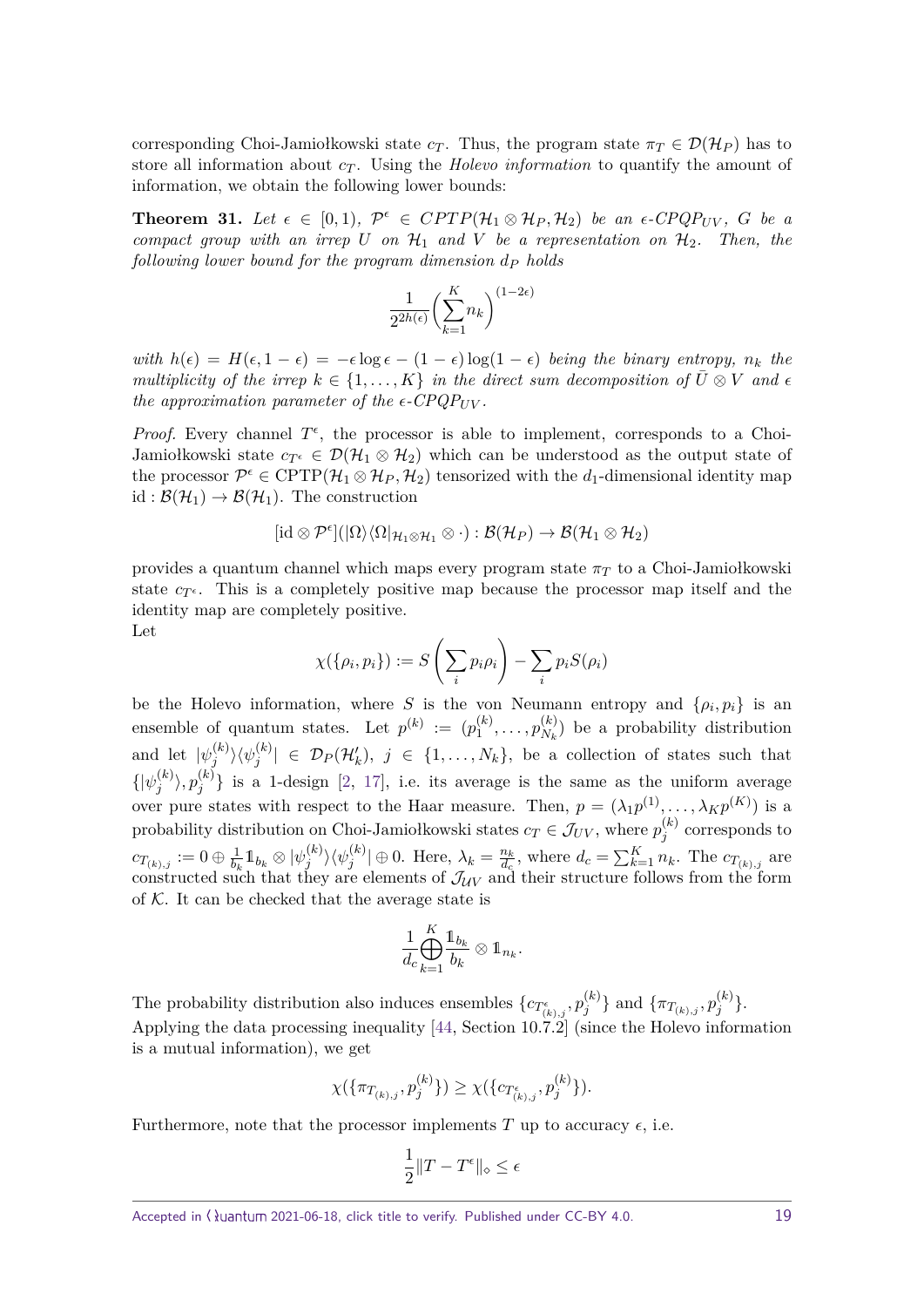which can be related to the corresponding Choi-Jamiołkowski states [\[42,](#page-23-14) eq. 3.414]

$$
\frac{1}{2}\|c_T - c_T^\epsilon\|_1 \leq \frac{1}{2}\|T - T^\epsilon\|_\diamond \leq \epsilon.
$$

Note that *c<sup>T</sup>* has a block-diagonal structure inherited from

$$
\mathcal{K} = \bigoplus_{k=1}^K 1\!\!1_{b_k} \otimes \mathcal{B}(\mathcal{H}'_k).
$$

Since  $\bigoplus_{k=1}^K \mathcal{B}(\mathcal{H}'_k)$  and K are isomorphic as matrix algebras, extending the dual map of this isomorphism to a map  $C : \mathcal{B}(\mathcal{H}_1 \otimes \mathcal{H}_2) \to \mathcal{B}(\mathcal{H}_{d_c})$  (as in the proof of Theorem [25\)](#page-14-0),

$$
C: \bigoplus_{k=1}^K 1\!\!1_{b_k} \otimes B_k \mapsto \bigoplus_{k=1}^K\!b_k B_k
$$

discards the multiplicity spaces and thus reduces the dimensions from  $d_1d_2$  to  $d_c$  =  $\sum_{k=1}^{K} n_k$ . Since the trace distance is contractive under quantum channels,

$$
\frac{1}{2}||C(c_T) - C(c_{T^{\epsilon}})||_1 \le \frac{1}{2}||c_T - c_{T^{\epsilon}}||_1 \le \epsilon.
$$

With this trace-norm distance, we apply the Alicki-Fannes-Winter (AFW) inequality [\[3,](#page-21-10) [34\]](#page-23-16), [\[46,](#page-23-17) Lemma 1] to bound the difference of the corresponding Holevo informations:

$$
\begin{split}\n&\left| \chi(\{C(c_{T_{(k),j}}), p_j^{(k)}\}) - \chi(\{C(c_{T_{(k),j}^{\epsilon}}), p_j^{(k)}\}) \right| \\
&= \left| S\left(\sum_{kj} C(c_{T_{(k),j}}) p_j^{(k)}\right) - \sum_{kj} S(C(c_{T_{(k),j}})) p_j^{(k)} - S\left(\sum_{kj} C(c_{T_{(k),j}^{\epsilon}}) p_j^{(k)}\right) + \sum_{kj} S(C(c_{T_{(k),j}^{\epsilon}})) p_j^{(k)} \right| \\
&\leq \left| S\left(\sum_{kj} C(c_{T_{(k),j}}) p_j^{(k)}\right) - S\left(\sum_{kj} C(c_{T_{(k),j}^{\epsilon}}) p_j^{(k)}\right) \right| + \sum_{kj} |S(C(c_{T_{(k),j}})) - S(C(c_{T_{(k),j}^{\epsilon}}))| p_j^{(k)} \\
&\leq \epsilon \log d_c - h(\epsilon) + \epsilon \log d_c - h(\epsilon) \\
&= 2\epsilon \log d_c - 2h(\epsilon),\n\end{split}
$$

with  $h(\epsilon) = H(\epsilon, 1 - \epsilon) = -\epsilon \log \epsilon - (1 - \epsilon) \log(1 - \epsilon)$  the binary entropy, where we used the AFW inequality in the last step.

Thus, we obtain

$$
\chi(\{\pi_{T_{(k),j}}, p_j^{(k)}\}) \geq \chi(\{c_{T_{(k),j}^{\epsilon}}, p_j^{(k)}\})
$$
  

$$
\geq \chi(\{C(c_{T_{(k),j}^{\epsilon}}), p_j^{(k)}\})
$$
  

$$
\geq \chi(\{C(c_{T_{(k),j}}), p_j^{(k)}\}) - 2\epsilon \log d_c - 2h(\epsilon).
$$

Let us consider the term  $\chi(\{C(c_{T_{(k),j}}), p_j^{(k)}\})$  $\binom{k}{j}$ . Since the  $C(c_{T_{(k),j}})$  of this ensemble are pure states, the second term of the Holevo information is zero. Moreover

$$
\sum_{kj} C(c_{T_{(k),j}}) p_j^{(k)} = \frac{\mathbb{1}_{d_c}}{d_c}
$$

Accepted in  $\lambda$ uantum 2021-06-18, click title to verify. Published under CC-BY 4.0. 20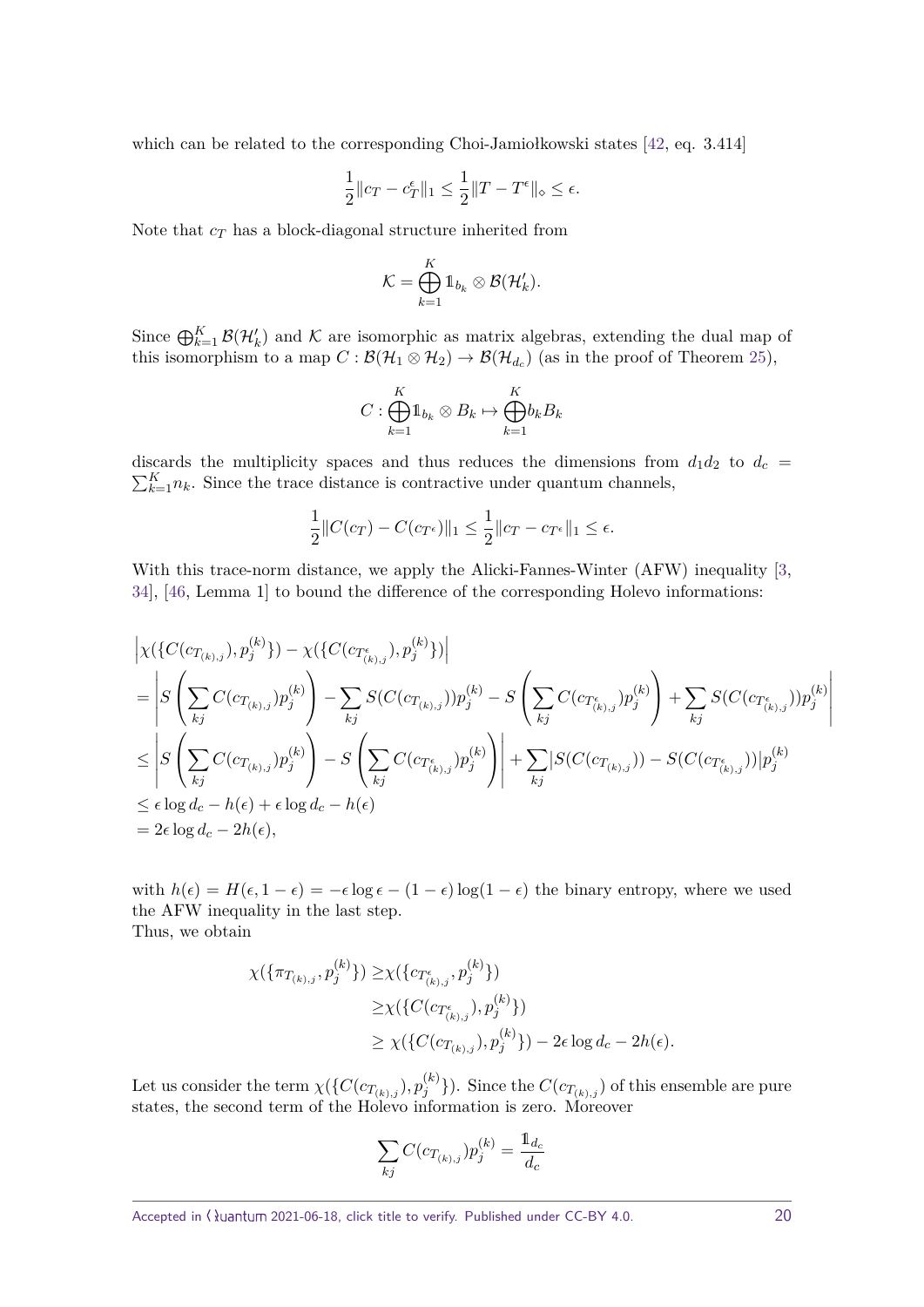and the von Neumann entropy of a maximally mixed state is  $S(\frac{1_{d_c}}{d_c}) = \log d_c$ . Together with the inequality  $\log d_P \geq \chi(\{\pi_{T_{(k),j}}, p_j^{(k)}\})$  $\{y_j^{(k)}\}\)$ , we obtain

$$
\log d_P \ge \chi(\{\pi_{T_{(k),j}}, p_j^{(k)}\})
$$
  
 
$$
\ge (1 - 2\epsilon) \log d_c - 2h(\epsilon)
$$
  
=  $\log d_c^{(1-2\epsilon)} - 2h(\epsilon).$ 

This yields

$$
d_P \ge \frac{1}{2^{2h(\epsilon)}} d_c^{(1-2\epsilon)} = \frac{1}{2^{2h(\epsilon)}} \left(\sum_{k=1}^K n_k\right)^{(1-2\epsilon)},
$$

which proves the assertion.

The bound on  $d<sub>P</sub>$  we have derived increases with the block dimension  $n<sub>k</sub>$ .

### 5 Discussion

In this section, we discuss our findings and mention some potential future work. We start by pointing out that Theorem [25](#page-14-0) is in fact optimal. Note that for  $\epsilon = 0$  we obtain exact lower bounds from Theorem [31.](#page-18-0) Combining them with the teleportation protocol in Theorem [25,](#page-14-0) the optimal program requirements  $d<sub>P</sub>$  for an CPQP<sub>*UV*</sub> are thus

$$
d_c = \sum_{k=1}^{K} n_k = d_P.
$$

If we insisted on pure program states, we would get  $d_P = d_c^2$  from Theorem [25,](#page-14-0) replacing *π*<sup>T</sup> by a suitable purification (for example the canonical purification  $\sqrt{d_P} (1 \otimes \pi_T^{1/2} W) | \Omega \rangle$ , where *W* is a suitable unitary). More refined constructions have been discussed in Remark [13.](#page-5-1) We leave it as an open question whether the upper bounds can be improved to match the lower ones also for pure program states. In the case where the commutant  $\mathcal K$  is abelian, Corollary [19](#page-9-0) answers the question in the affirmative.

In the present paper, we have shown that the problem of finding programmable quantum processors for *UV* -covariant channels for irreducible *U* is very different from the situation concerning universal programmable quantum processors. While the former is always possible exactly with finite-dimensional program register, the latter is only possible approximately with finite-dimensional program register and requires a large program dimension. The question remains whether there are intermediate situations: Is there a group *G* and a reducible representation *U* such that there exists an exact  $\text{CPQP}_{UV}$  with finite-dimensional program register? If so, what determines if there are exact CPQP*UV* with finite-dimensional program register? A major roadblock to extend our results to the case in which *U* is no longer irreducible is Lemma [15,](#page-6-0) since we can no longer guarantee that all elements in  $K \cap \mathcal{D}(\mathcal{H}_1 \otimes \mathcal{H}_2)$  correspond to trace-preserving maps.

A further question is, how upper bounds for  $\epsilon > 0$  can be constructed because the  $\epsilon$ nets used in Ref. [\[27\]](#page-22-5) and the general-purpose result Proposition [29,](#page-16-0) for instance, rely on orthogonal program states. Remark [30](#page-17-1) already shows that the proposition is suboptimal for trivial symmetries. If *U* is irreducible it can be outperformed applying the teleportation protocol as we saw in Section [3.3.](#page-11-0) Hence, we have good exact upper bounds and for an approximation in the case where the program states are not orthogonal, a different way to compress the program states is required. Therefore, the question arises whether we

 $\Box$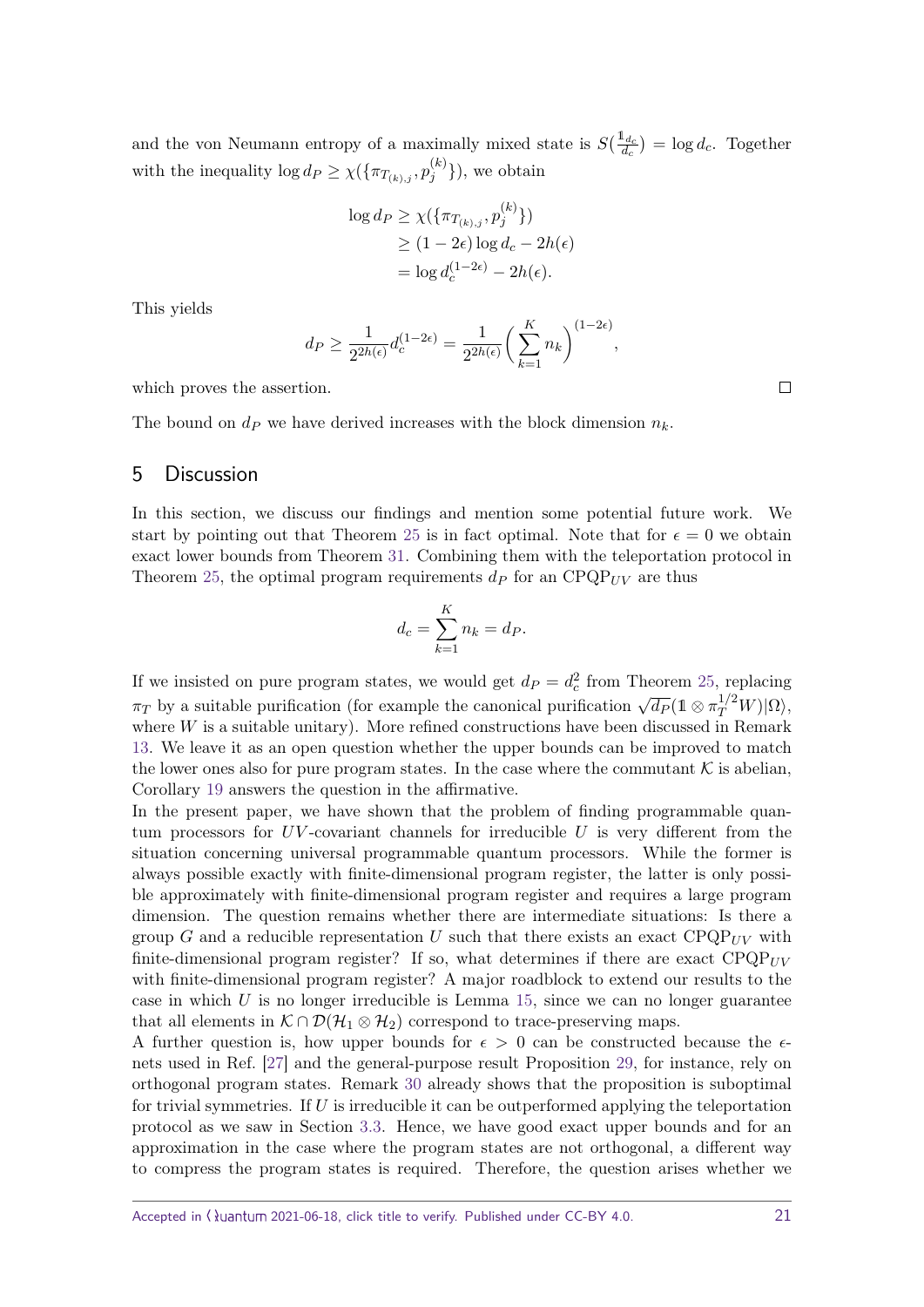can find approximate upper bounds which improve the exact ones from Theorem [25](#page-14-0) for *U* irrep. However, Theorem [31](#page-18-0) shows us that there is not much space for improvement using approximate processors.

#### **Acknowledgements**

AB and MG thank Matthias Christandl, Frank Himstedt, Alexander Müller-Hermes, Ion Nechita, Jitendra Prakash, Cambyse Rouzé, Daniel Stilck-França, Simone Warzel and Michael Wolf for discussions. AB acknowledges support from the VILLUM FONDEN via the QMATH Centre of Excellence (Grant no. 10059) and from the QuantERA ERA-NET Cofund in Quantum Technologies implemented within the European Union's Horizon 2020 Programme (QuantAlgo project) via the Innovation Fund Denmark. MG is funded by the Deutsche Forschungsgemeinschaft (DFG, German Research Foundation) under Germany's Excellence Strategy – EXC-2111 – 390814868. AW acknowledges financial support by the Spanish MINECO (projects FIS2016-86681-P and PID2019-107609GB-I00) with the support of FEDER funds, and the Generalitat de Catalunya (project CIRIT 2017-SGR-1127).

## **References**

- <span id="page-21-3"></span>[1] M. Al Nuwairan. SU(2)-Irreducibly covariant and EPOSIC channels. arXiv:1306.5321, art. arXiv:1306.5321, 2013. URL <https://arxiv.org/abs/1306.5321>.
- <span id="page-21-9"></span>[2] A. Ambainis and J. Emerson. Quantum t-designs: t-wise independence in the quantum world. In Twenty-Second Annual IEEE Conference on Computational Complexity  $(CCC'07)$ , pages 129–140, 2007. [DOI: 10.1109/CCC.2007.26.](https://doi.org/10.1109/CCC.2007.26)
- <span id="page-21-10"></span>[3] K. M. R. Audenaert. A sharp continuity estimate for the von Neumann entropy. Journal of Physics A: Mathematical and Theoretical, 40(28):8127––8136, 2007. [DOI:](https://doi.org/10.1088/1751-8113/40/28/s18) [10.1088/1751-8113/40/28/s18.](https://doi.org/10.1088/1751-8113/40/28/s18)
- <span id="page-21-0"></span>[4] L. Banchi, J. Pereira, S. Lloyd, and S. Pirandola. Convex optimization of programmable quantum computers.  $npj$  Quantum Information, 6(1):42, 2020. [DOI:](https://doi.org/10.1038/s41534-020-0268-2) [10.1038/s41534-020-0268-2.](https://doi.org/10.1038/s41534-020-0268-2)
- <span id="page-21-8"></span>[5] F. Benatti. Dynamics, Information and Complexity in Quantum Systems. Springer, 2009. [DOI: 10.1007/978-1-4020-9306-7.](https://doi.org/10.1007/978-1-4020-9306-7)
- <span id="page-21-4"></span>[6] C. H. Bennett, G. Brassard, C. Crépeau, R. Jozsa, A. Peres, and W. K. Wootters. Teleporting an unknown quantum state via dual classical and Einstein-Podolsky-Rosen channels. Physical Review Letters, 70:1895–1899, 1993. [DOI: 10.1103/Phys-](https://doi.org/10.1103/PhysRevLett.70.1895)[RevLett.70.1895.](https://doi.org/10.1103/PhysRevLett.70.1895)
- <span id="page-21-5"></span>[7] C. H. Bennett, D. P. Divincenzo, J. A. Smolin, and W. K. Wootters. Mixed-state entanglement and quantum error correction. Physical Review A, 54(5):3824–3851, 1996. [DOI: 10.1103/PhysRevA.54.3824.](https://doi.org/10.1103/PhysRevA.54.3824)
- <span id="page-21-7"></span>[8] B. Blackadar. Operator Algebras: Theory of C\*-Algebras and Von Neumann Algebras, volume 13 of Encyclopaedia of Mathematical Sciences. Springer, 2006. [DOI: 10.1007/3-](https://doi.org/10.1007/3-540-28517-2) [540-28517-2.](https://doi.org/10.1007/3-540-28517-2)
- <span id="page-21-6"></span>[9] G. Chiribella, G. M. D'Ariano, and P. Perinotti. Realization schemes for quantum instruments in finite dimensions. Journal of Mathematical Physics, 50(4):042101– 042101, 2009. [DOI: 10.1063/1.3105923.](https://doi.org/10.1063/1.3105923)
- <span id="page-21-2"></span>[10] M.-D. Choi. Completely positive maps on complex matrices. Linear Algebra and Its Applications, 10:285–290, 1975. [DOI: 10.1016/0024-3795\(75\)90075-0.](https://doi.org/10.1016/0024-3795(75)90075-0)
- <span id="page-21-1"></span>[11] C. Cîrstoiu, K. Korzekwa, and D. Jennings. Robustness of Noether's principle: Maximal disconnects between conservation laws and symmetries in quantum theory. Physical Review X, 10:041035, 2020. [DOI: 10.1103/PhysRevX.10.041035.](https://doi.org/10.1103/PhysRevX.10.041035)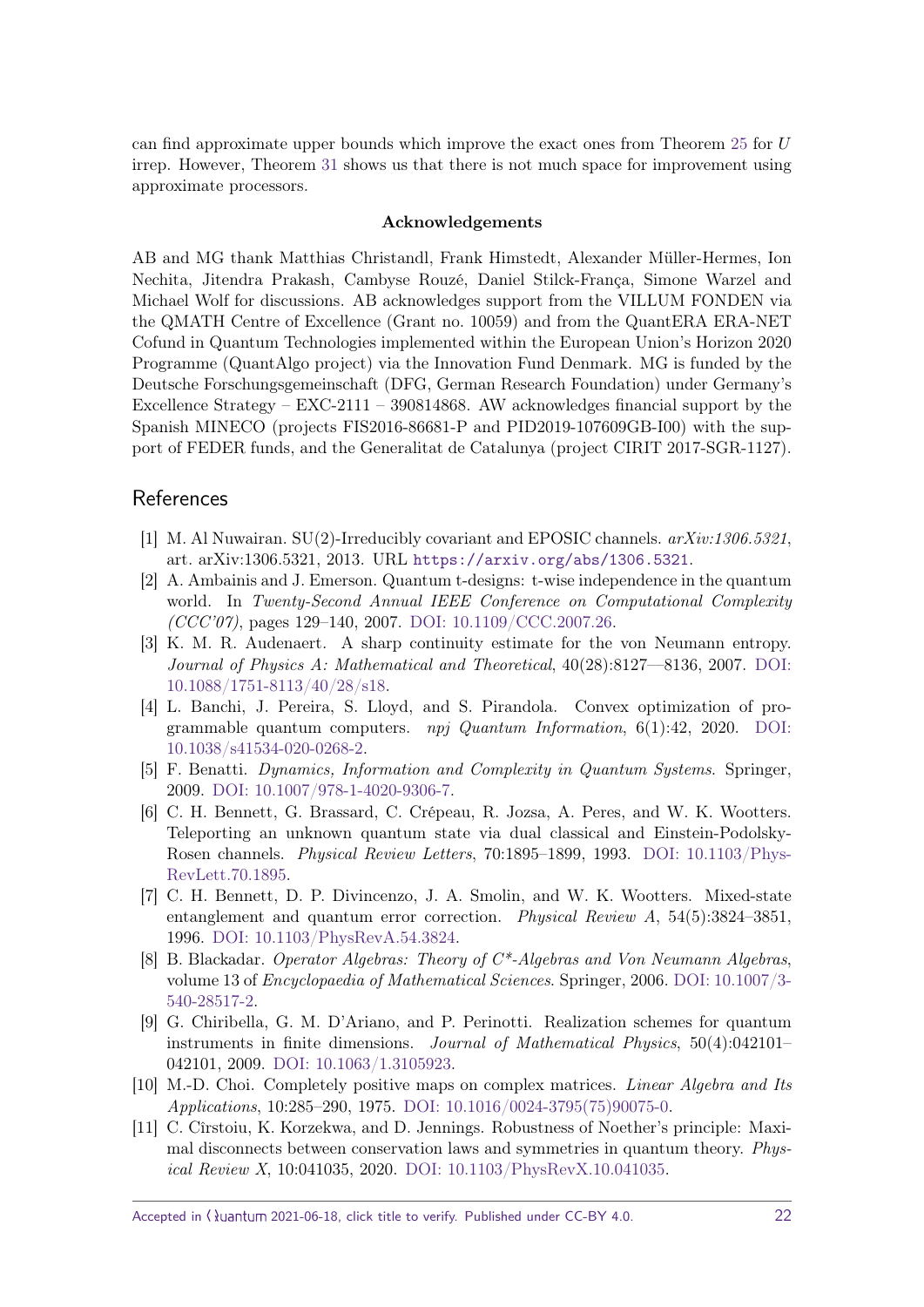- <span id="page-22-11"></span>[12] T. Cubitt, A. Montanaro, and A. Winter. On the dimension of subspaces with bounded Schmidt rank. Journal of Mathematical Physics, 49(2):022107, 2008. [DOI:](https://doi.org/10.1063/1.2862998) [10.1063/1.2862998.](https://doi.org/10.1063/1.2862998)
- <span id="page-22-1"></span>[13] G. M. D'Ariano and P. Perinotti. Efficient universal programmable quantum measurements. Physical Review Letters,  $94(9):090401$ ,  $2005$ . DOI:  $10.1103$ /phys[revlett.94.090401.](https://doi.org/10.1103/physrevlett.94.090401)
- <span id="page-22-13"></span>[14] T. Eggeling and R. F. Werner. Separability properties of tripartite states with  $U \otimes U \otimes U$  symmetry. *Physical Review A*, 63:042111, 2001. [DOI: 10.1103/Phys-](https://doi.org/10.1103/PhysRevA.63.042111)[RevA.63.042111.](https://doi.org/10.1103/PhysRevA.63.042111)
- <span id="page-22-9"></span>[15] M. Fannes, B. Haegeman, M. Mosonyi, and D. Vanpeteghem. Additivity of minimal entropy output for a class of covariant channels.  $arXiv:quant\text{-}ph/0410195$ , 2004. URL <https://arxiv.org/abs/quant-ph/0410195>.
- <span id="page-22-12"></span>[16] W. Fulton and J. Harris. Representation Theory, volume 129 of Graduate Texts in Mathematics. Springer, 2004. [DOI: 10.1007/978-1-4612-0979-9.](https://doi.org/10.1007/978-1-4612-0979-9)
- <span id="page-22-17"></span>[17] A. Hayashi, T. Hashimoto, and M. Horibe. Reexamination of optimal quantum state estimation of pure states. Physical Review A, 72:032325, 2005. DOI:  $10.1103$ /Phys-[RevA.72.032325.](https://doi.org/10.1103/PhysRevA.72.032325)
- <span id="page-22-16"></span>[18] P. Hayden, D. Leung, and A. Winter. Aspects of generic entanglement. Communications in Mathematical Physics, 265(1):95–117, 2006. [DOI: 10.1007/s00220-006-1535-6.](https://doi.org/10.1007/s00220-006-1535-6)
- <span id="page-22-8"></span>[19] T. Heinosaari and M. Ziman. The Mathematical Language of Quantum Theory. Cambridge University Press, 2012. [DOI: 10.1017/CBO9781139031103.](https://doi.org/10.1017/CBO9781139031103)
- <span id="page-22-2"></span>[20] M. Hillery, V. Bužek, and M. Ziman. Probabilistic implementation of universal quantum processors. Physical Review A, 65(2):022301, 2002. [DOI: 10.1103/Phys-](https://doi.org/10.1103/PhysRevA.65.022301)[RevA.65.022301.](https://doi.org/10.1103/PhysRevA.65.022301)
- <span id="page-22-0"></span>[21] M. Hillery, M. Ziman, and V. Bužek. Implementation of quantum maps by programmable quantum processors. Physical Review A, 66(4):042302, 2002. [DOI:](https://doi.org/10.1103/PhysRevA.66.042302) [10.1103/PhysRevA.66.042302.](https://doi.org/10.1103/PhysRevA.66.042302)
- <span id="page-22-3"></span>[22] M. Hillery, M. Ziman, and V. Bužek. Approximate programmable quantum processors. Physical Review A, 73(2):022345, 2006. [DOI: 10.1103/PhysRevA.73.022345.](https://doi.org/10.1103/PhysRevA.73.022345)
- <span id="page-22-14"></span>[23] M. Horodecki, P. Horodecki, and R. Horodecki. General teleportation channel, singlet fraction, and quasidistillation. Physical Review A, 60:1888–1898, 1999. [DOI:](https://doi.org/10.1103/PhysRevA.60.1888) [10.1103/PhysRevA.60.1888.](https://doi.org/10.1103/PhysRevA.60.1888)
- <span id="page-22-4"></span>[24] S. Ishizaka and T. Hiroshima. Asymptotic teleportation scheme as a universal programmable quantum processor. Physical Review Letters, 101(24):240501, 2008. [DOI:](https://doi.org/10.1103/physrevlett.101.240501) [10.1103/physrevlett.101.240501.](https://doi.org/10.1103/physrevlett.101.240501)
- <span id="page-22-7"></span>[25] A. Jamiołkowski. Linear transformations which preserve trace and positive semidefiniteness of operators. Reports on Mathematical Physics, 3(4):275–278, 1972. [DOI:](https://doi.org/10.1016/0034-4877(72)90011-0) [10.1016/0034-4877\(72\)90011-0.](https://doi.org/10.1016/0034-4877(72)90011-0)
- <span id="page-22-10"></span>[26] M. Keyl. Fundamentals of quantum information theory. Physics Reports, 369(5): 431–548, 2002. [DOI: 10.1016/S0370-1573\(02\)00266-1.](https://doi.org/10.1016/S0370-1573(02)00266-1)
- <span id="page-22-5"></span>[27] A. M. Kubicki, C. Palazuelos, and D. Pérez-García. Resource quantification for the no-programing theorem. Physical Review Letters, 122(8):080505, 2019. [DOI:](https://doi.org/10.1103/PhysRevLett.122.080505) [10.1103/PhysRevLett.122.080505.](https://doi.org/10.1103/PhysRevLett.122.080505)
- <span id="page-22-15"></span>[28] M. Ledoux and M. Talagrand. Probability in Banach Spaces: Isoperimetry and Processes, volume 23 of A Series of Modern Surveys in Mathematics Series. Springer, 1991. [DOI: 10.1007/978-3-642-20212-4.](https://doi.org/10.1007/978-3-642-20212-4)
- <span id="page-22-6"></span>[29] I. Marvian and R. W. Spekkens. Extending Noether's theorem by quantifying the asymmetry of quantum states. Nature Communications, 5:3821, 2014. [DOI:](https://doi.org/10.1038/ncomms4821) [10.1038/ncomms4821.](https://doi.org/10.1038/ncomms4821)

Accepted in  $\lambda$ uantum 2021-06-18, click title to verify. Published under CC-BY 4.0. 23